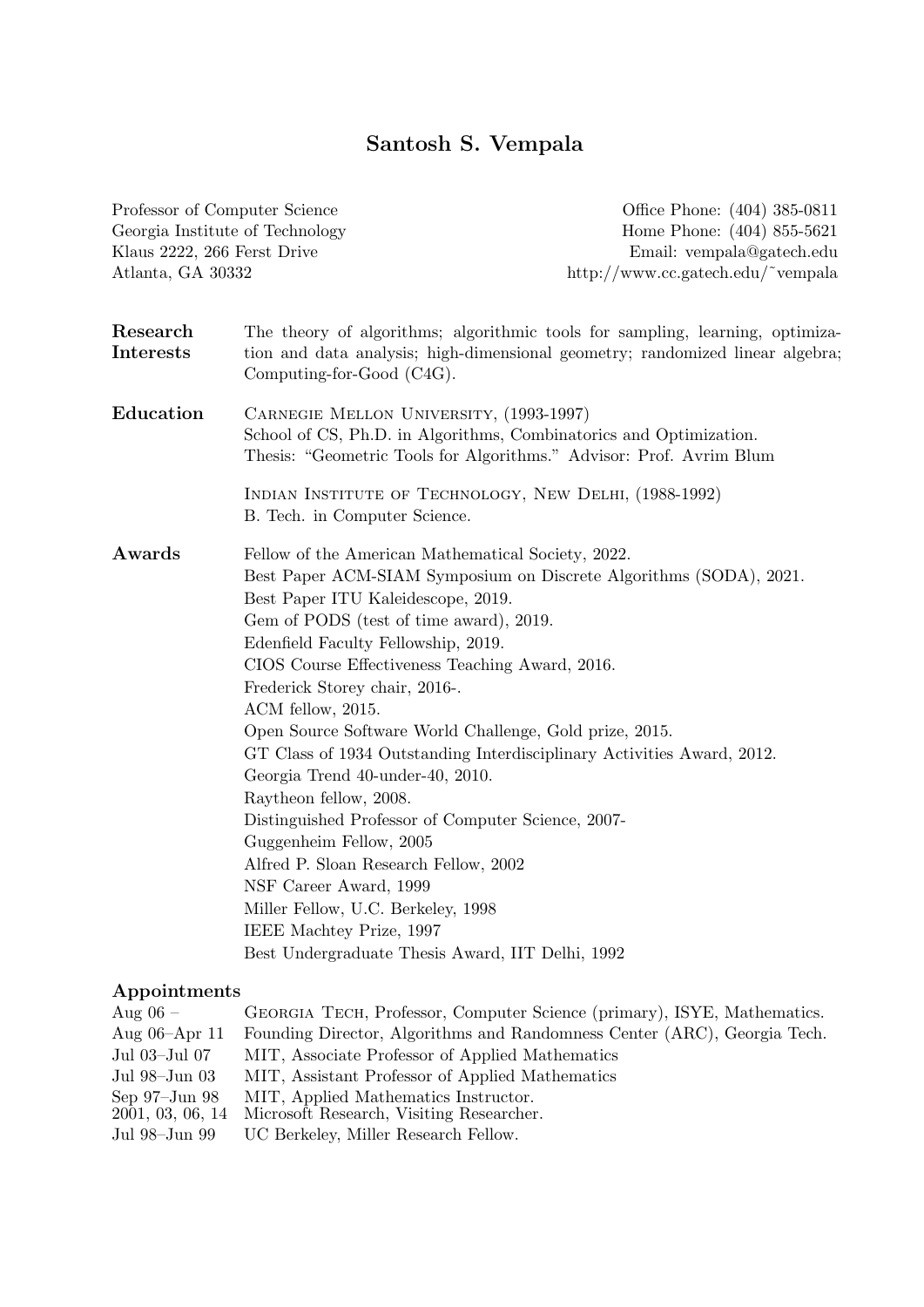Advising 1. Adrian Vetta, Ph.D. (Math) 2002 (Assoc. Prof., McGill Univ.). Thesis: "Graph Connectivity: Relaxations and Algorithms." 2. John Dunagan, Ph.D. (Math) 2002 (Microsoft Research). Thesis: "A Geometric theory of Outliers and Perturbation." 3. Alantha Newman, Ph.D. (EECS) 2004 (CNRS). Thesis: "Algorithms for Graph and String Layout." 4. Grant Wang, Ph.D. (EECS) 2006 (Microsoft). Thesis: "Algorithms for Information Retrieval." 5. Luis Rademacher, Ph.D. (Math) 2007 (Assoc. Prof., UC Davis). Thesis: "Dispersion of Mass and the Complexity of Randomized Algorithms." (Johnson Prize) 6. Amit Deshpande, Ph.D. (Math) 2007 (Microsoft Research). Thesis: "Sampling-based Algorithms for Dimension Reduction." 7. Charlie Brubaker, Ph.D. (CS) 2009 (Udacity). Thesis: "Extensions of Principal Component Analysis." (GT CoC dissertation award; ACM distinguished dissertation nominee) 8. Karthekeyan Chandrasekaran, Ph.D. (ACO) 2012 (Asst. Prof. UIUC). Thesis: "New Approaches to Integer Programming". (Sigma Xi Best Thesis award) 9. Daniel Dadush, Ph.D. (ACO) 2012 (Asst. Prof. CWI). Thesis: "Integer Programming, Lattice Algorithms, and Deterministic Volume Estimation". (A. W. Tucker Prize of the Math. Prog. Society). 10. Anand Louis, Ph.D. (ACO) 2014 (Asst. Prof. IISc). Thesis: "The Complexity of Expansion Problems". 11. Ying Xiao, Ph.D. (ACO) 2014 (Google). Thesis: "New Tools for Unsupervised Learning". 12. Ben Cousins, Ph.D. (ACO) 2017 (MSRI Berkeley). Thesis: "Efficient High-dimensional Sampling and Integration". 13. Samantha Petti, Ph.D. (ACO) 2019 (Harvard) Thesis: "Randomness as a Tool for Modeling and Uncovering Structure." 14. Samira Samadi, Ph.D. (CS) 2019 (Max Planck) Thesis: "Human Aspects of ML." Masters: David Pritchard, M. Eng. 2005, Abhisheak Iyer, M.S. 2009, Ruban Monu, M.S. 2010, Ashwin Paranjpe, M.S. 2010, Hiral Modi, M.S. 2011 (with

Rosa Arriaga), Supraja Narasimhan, M.S. 2011, Hrushi Mehendale, M.S.2011, Amol Shintre M.S. 2012, Naomi Chopra M.S. 2013, Rohit Banga, MS. 2013, G.K. Arun Kumar M.S. 2014, Aishwarya Rajagopal M.S. 2015, Vasavi Gajarla M.S. 2016, Sai Theja Duthuluri, Dhruv Muttuchand M.S. 2017, Sakshi Gandhi M.S. 2018, Aditi Shah M.S. 2019.

Current Ph.D. Students: Aditi Laddha, He Jia, Mehrdad Ghadiri.

Postdocs: Adam Kalai (NSF, 2001-2003), now at Microsoft Research Navin Goyal (ARC, 2007-2008), now at Microsoft Research Luis Rademacher (ARC, 2007-2009), now at UC Davis Elena Grigorescu (with Chris Peikert, NSF CI, 2010-2012), now at Purdue Lev Reyzin (Simons, 2010-2012), now at Univ. of Illinois at Chicago. Anup B. Rao (ARC, 2015-2017), now at Adobe Research. John Wilmes (with Eric Vigoda, ARC, 2016-2018), now at Brandeis. Greg Bodwin (ARC, 2018-2020), now at UMichigan.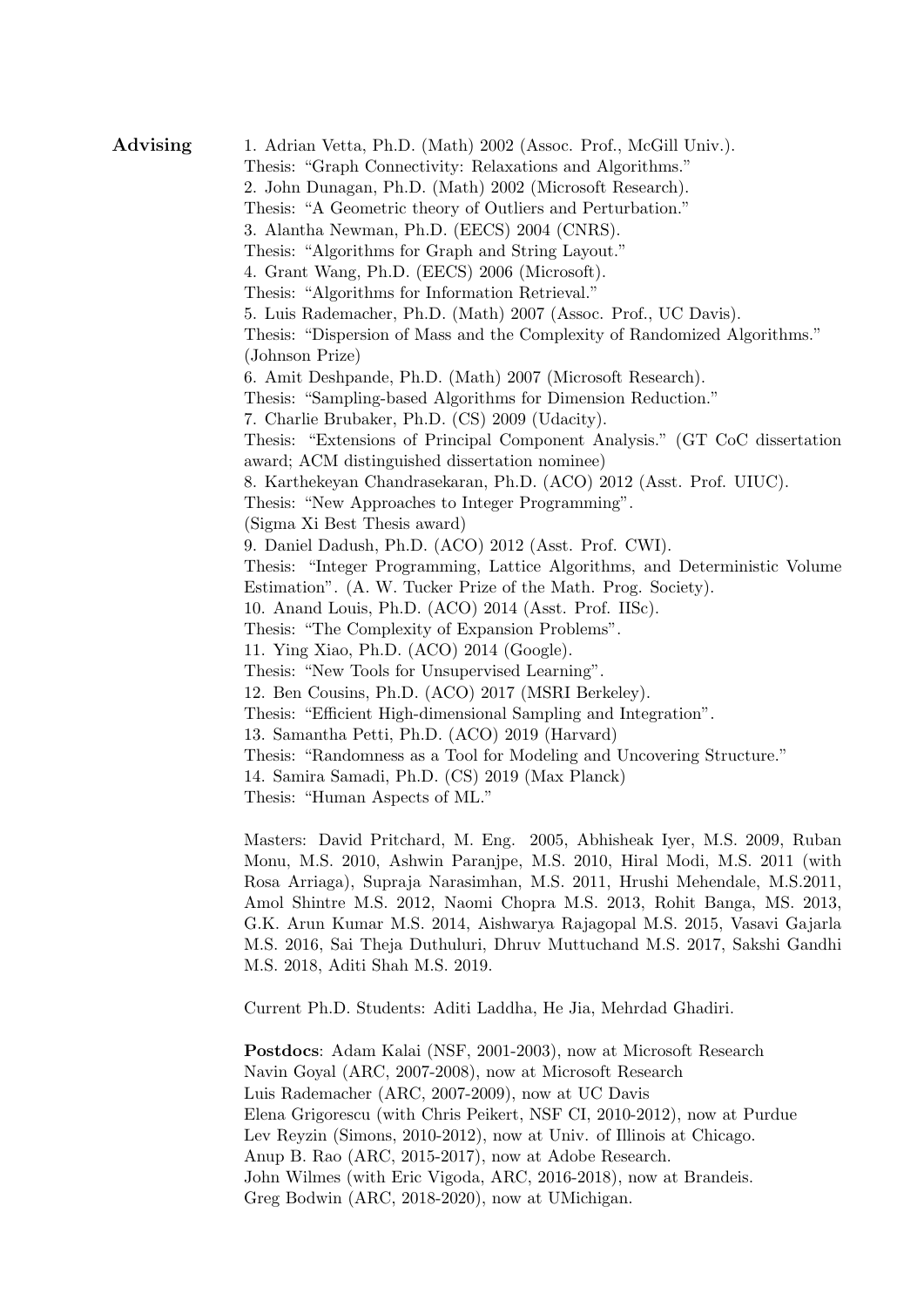Teaching Mathematics for Computer Science (sophomore), Fall 97. Combinatorial Optimization (senior), Fall 99, 00, 01, 03, 04. An Eye for Elegance, Spring 98, 00, 01. Random Walks and Polynomial-time Algorithms, Spring 02. Geometric Tools for Algorithms, Spring 03. Algorithmic Convex Geometry, Spring 04, Fall 08. Spectral Algorithms, Spring 05, Fall07, Fall 10, Spring 13. Computing for Good: Spring 08, Fall 09, Fall 12. (intensive project-based course, jointly offered to undergrads/grads) Computability and Algorithms, Spring 10, Spring 12, Fall 15, Spring 16, Fall 18. Algorithms (honors), Spring 15. Machine Learning Theory, Spring 15, Fall 16. A Theoretician's Toolkit, Spring 16. Computation and the Brain, Fall 16, Spring 21. Simple Algorithms, Fall 17. Continuous Algorithms. Spring 19, Spring 20.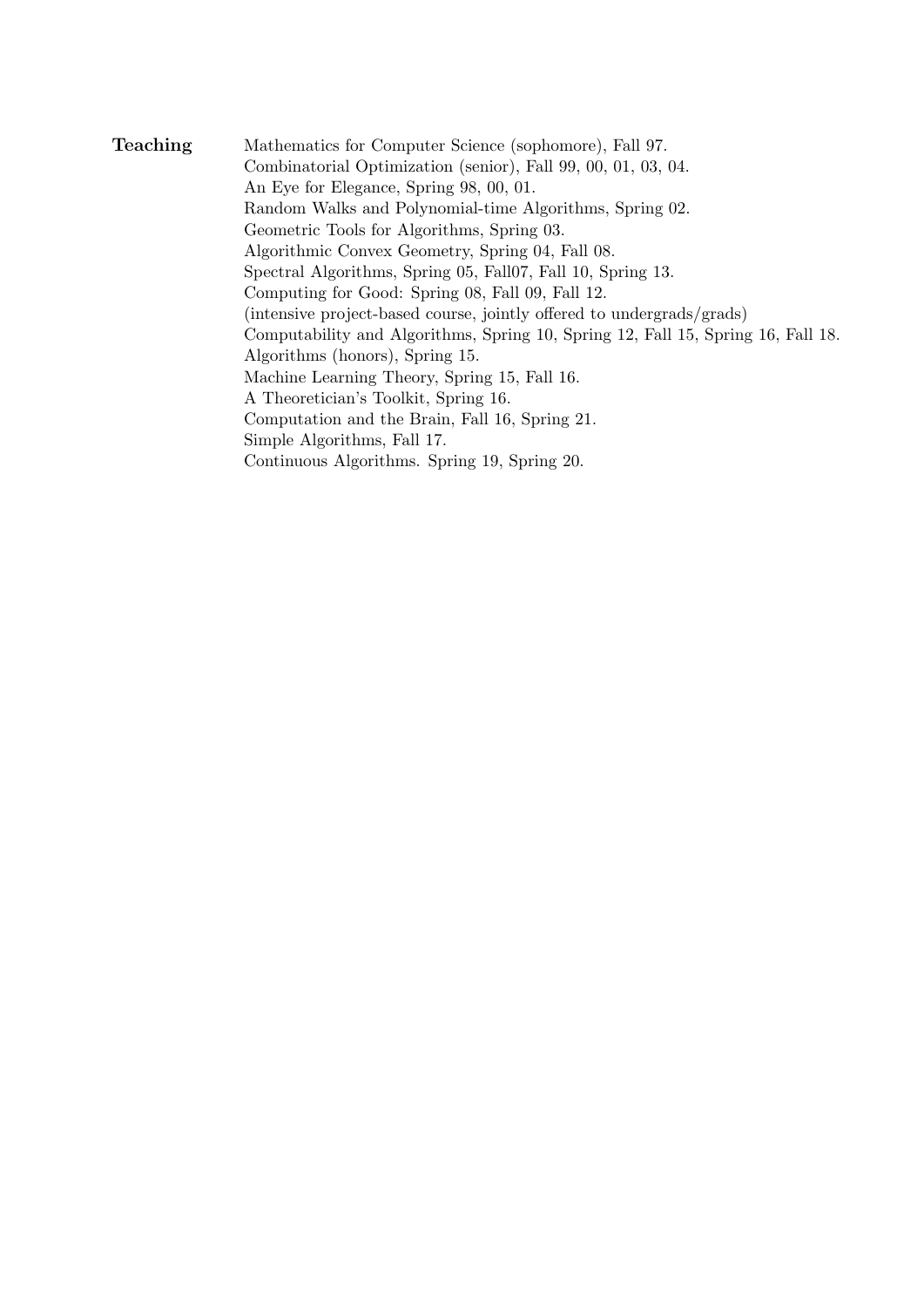#### Professional Activities Editorial board: Theory of Computing, Algorithmica.

Program Committee member: RANDOM 2017. IEEE Symposium on the Foundations of Computer Science, 2015, 2019. Innovations in Theoretical Computer Science, 2013, 2017. ACM Conference on Learning Theory 1999, 2002, 2006, 2010, 2016, 2018, 2019, 2020, 2021. ACM-SIAM Symposium on Discrete Algorithms 2001, 2005. Approximation Algorithms for Combinatorial Optimization 2001, 2005. ACM Symposium on the Theory of Computing 2003, 2007, 2010, 2022. ACM Symposium on Computational Geometry 2007. Mexican International conference on Computer Science 2003, 2005. Latin American Theoretical Informatics, 2005. Foundations of Software Technology and Theoretical CS 2005, 2008. Integer Programming and Combinatorial Optimization, 2010.

# Major events organized:

Theory of Computation Seminar, MIT, 2001-2004. Applied Math Colloquium, MIT, 2005-2006. AIM workshop on Algorithmic Convex Geometry, Palo Alto 2005. ARC Colloquium series, Georgia Tech, 2006-2012. ARC I, ARC2, ARC 3, ARC 4 (annual day-long workshop), Georgia Tech, 2006,2008,2009,2010. Workshop in honor of Ravi Kannan's 60th birthday, CMU, 2013. ARC-IMA workshop on Randomness and Computation, 2015.

HCOMP workshop on Mathematical Foundations of Human Computation, 2015. Simons semesters on Machine Learning, Brain and Computation, Foundations of Data Science (co-organizer), 2017, 2018.

# Major Initiatives:

Lead the formation of the Algorithms and Randomness Center and served as its founding director from Nov 2006 till April 2011. The center is housed in CoC (SCS), with the active participation of CoE (ISYE, ECE) and CoS (Math), drawing over 30 faculty from these schools. It has had a nearly weekly colloquium with mostly outside speakers over this period, hosted numerous workshops and visitors, and funded student research projects every year. ARC has a unique interactive lunch seminar where theoreticians from the center interact with scientists across campus to identify and work on problems that are interesting and relevant to both, leading to many fruitful collaborative efforts over the years.

Conceived and initiated Computing-for-Good (C4G) as a project-based service activity in 2008. The goal of C4G is to address pressing societal needs (poverty, health, shelter, education, access) using computing ideas. A course by the same name is taught every year with students working in teams with outside partners and aiming to deploy something useful by the end of the course. Many projects continue after the course as MS projects. Nearly 20 projects are currently deployed across the world from Atlanta to India and sub-Saharan Africa in collaboration with many organizations. Developed the necessary relationships with outside partners and actively helps support existing deployments. Several faculty have participated and committed time and efforts to this initiative.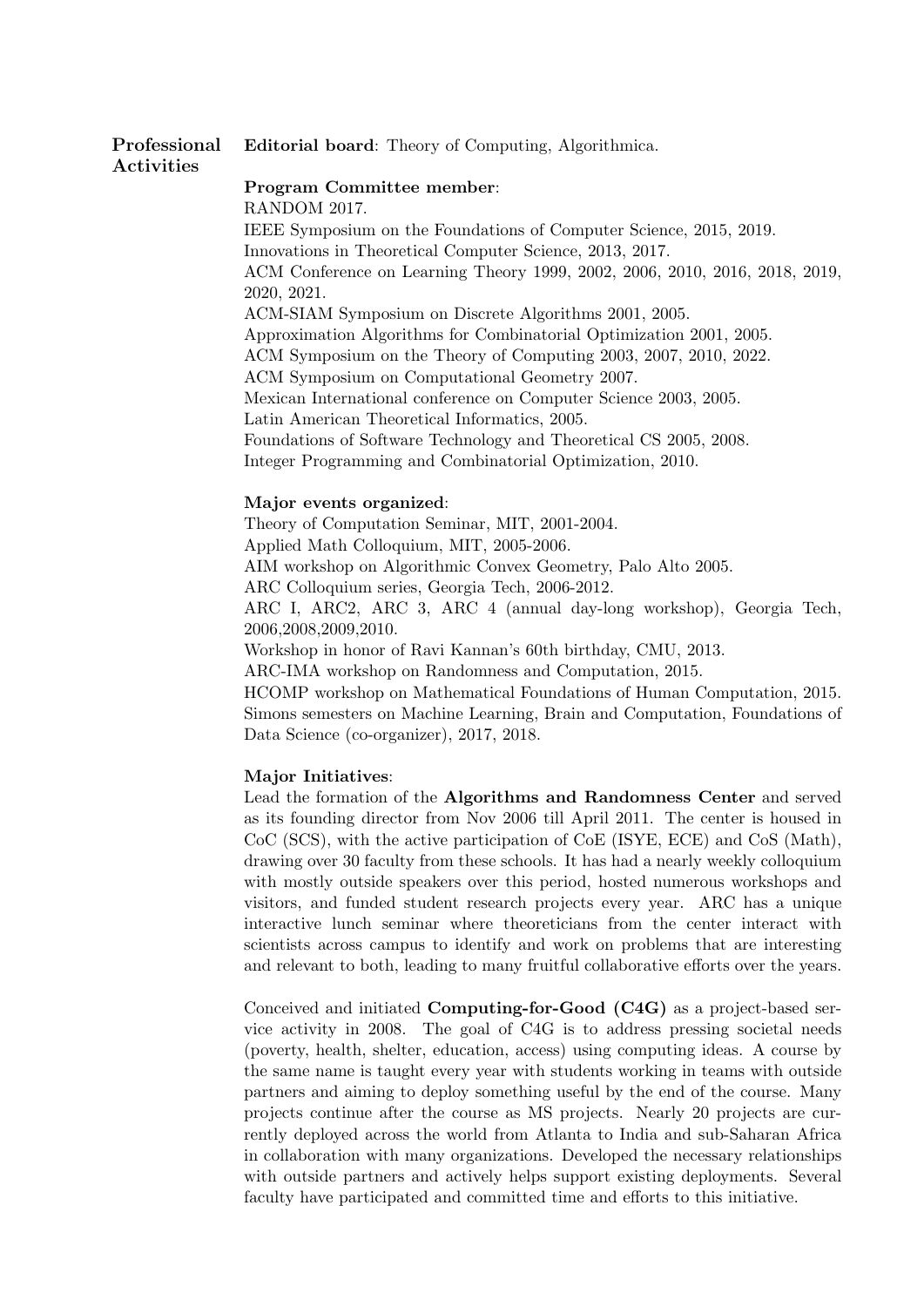# Books:

The Random Projection Method, AMS, 2004 (reprinted 2006).

Spectral Algorithms, with Ravi Kannan, NOW, 2009.

## Surveys:

"Geometric Random Walks: A Survey," MSRI volume on Combinatorial and Computational Geometry, Cambridge University Press, 2005 (invited).

"Recent Progress and Open Problems in Algorithmic Convex Geometry," Proc. of FSTTCS, 2010 (invited).

"The KLS Conjecture," (with Yin Tat Lee) Current Developments in Mathematics, 2017 (invited).

"Randomized Algorithms in Numerical Linear Algebra," (with Ravi Kannan) Acta Numerica, 2017 (invited).

# Papers in Refereed Journals:

- 1. Andrew Kotlov, László Lovász and Santosh Vempala, "The Colin de Verdière Number and Sphere Representations of a Graph," Combinatorica 17(4), 483–521, 1997.
- 2. Avrim Blum, Alan Frieze, Ravi Kannan and Santosh Vempala, "A Polynomial-Time Algorithm for Learning Noisy Linear Threshold Functions," Algorithmica, 22(1), 35–52, 1998 (invited).
- 3. Baruch Awerbuch, Yossi Azar, Avrim Blum and Santosh Vempala, "New Approximation Guarantees for Minimum-Weight  $k$ -Trees and Prize-Collecting Salesmen," **SIAM J. on** Computing 28(1), 254–262, 1998.
- 4. Joseph S.B. Mitchell, Avrim Blum, Prasad Chalasani, and Santosh Vempala, "A Constant-Factor Approximation Algorithm for the Geometric k-MST Problem in the Plane," SIAM J. on Computing 28(3), 771–781, 1998.
- 5. Avrim Blum, R. Ravi and Santosh Vempala, "A Constant-Factor Approximation for the  $k$ -MST Problem," **J. Computer and System Sciences** 58(1), 101–108, 1999 (invited).
- 6. Ravi Kannan, Prasad Tetali and Santosh Vempala, "Simple Markov-Chain Algorithms for Generating Bipartite Graphs and Tournaments," Random Structures and Algorithms 14(4), 293–308, 1999.
- 7. Christos Papadimitriou, Prabhakar Raghavan, Hisao Tamaki and Santosh Vempala, "Latent Semantic Indexing: A Probabilistic Analysis," J. Computer and System Sciences 61(2), 217–235, 2000 (invited).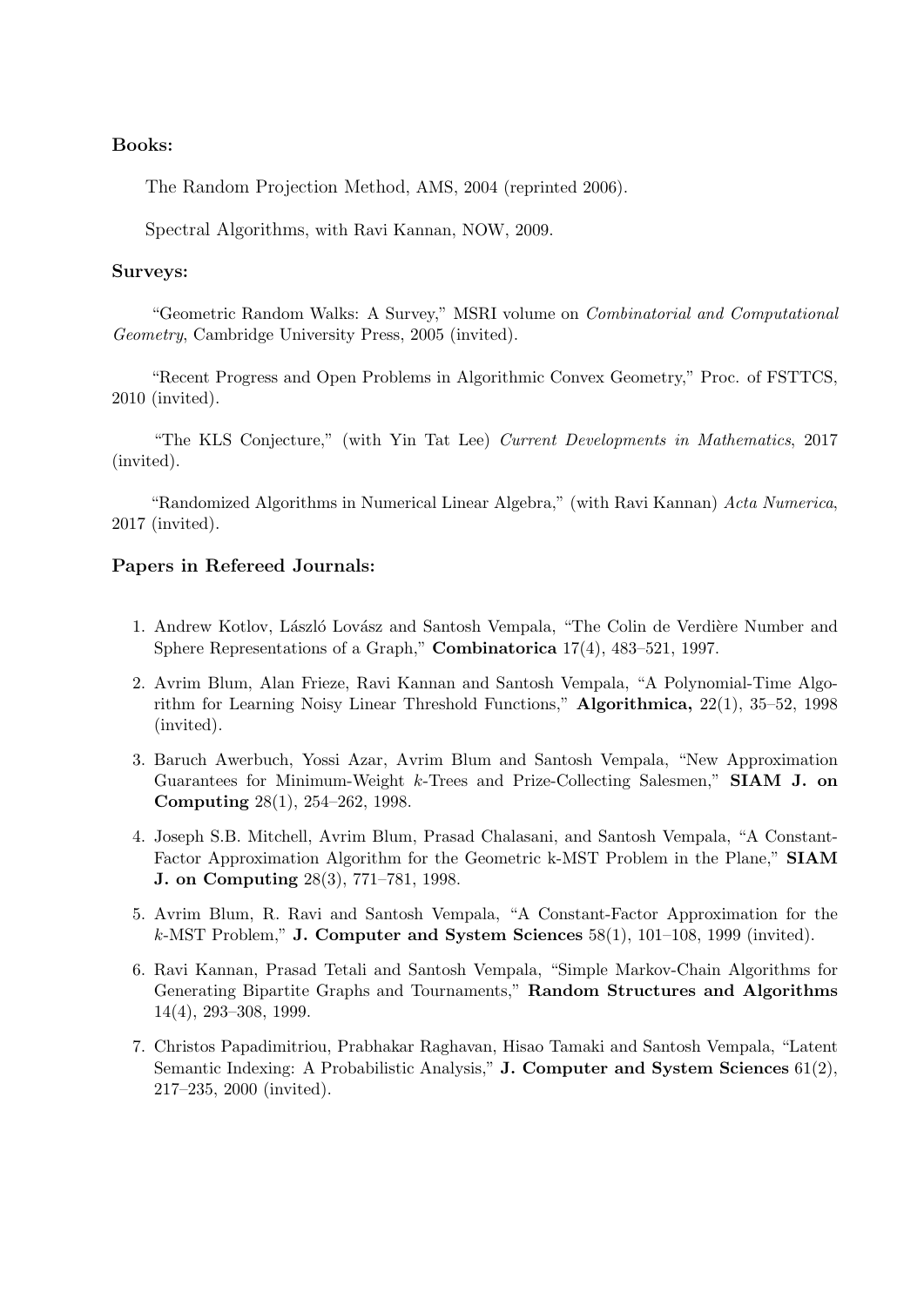- 8. Avrim Blum, Goran Konjevod, R. Ravi and Santosh Vempala, "Semi-Definite Relaxation for Minimum Bandwidth and other Vertex-Ordering Problems," Theoretical Computer **Science** 235(1), 25–42, 2000 (invited).
- 9. Robert Carr and Santosh Vempala, "Randomized Meta-rounding," Random Structures and Algorithms 20(3), 343–352, 2002 (invited).
- 10. Adam Kalai and Santosh Vempala, "Efficient algorithms for universal portfolios," J. Machine Learning Research 3, 423–440, 2002 (invited).
- 11. Joseph Cheriyan, Santosh Vempala and Adrian Vetta, "An approximation algorithm for the minimum-cost k-vertex connected subgraph," SIAM J. Computing,  $32(4)$ ,  $1050-1055$ , 2003.
- 12. John Dunagan and Santosh Vempala, "Optimal outlier removal in high-dimensional spaces," J. Computer and System Sciences 68 (2), 335–373, 2004 (invited).
- 13. Claudson Bornstein and Santosh Vempala, "Flow metrics," Theoretical Computer Science 321(1), 13–24, 2004 (invited).
- 14. Petros Drineas, Ravi Kannan, Alan Frieze, Santosh Vempala and V. Vinay, "Clustering Large Graphs via the Singular Value Decomposition," Machine Learning 56, 9–33, 2004 (invited).
- 15. Grant Wang and Santosh Vempala, "A Spectral Algorithm for Learning Mixture Models," J. Computer and System Sciences 68(4), 841–860, 2004 (invited).
- 16. Robert Carr and Santosh Vempala, "On the Held-Karp Relaxation for the Asymmetric and Symmetric Traveling Salesman Problems," Mathematical Programming 100(3), 569–587, 2004.
- 17. Ravi Kannan, Santosh Vempala and Adrian Vetta, "On Clusterings: Good, Bad and Spectral," Journal of the ACM 51(3), 497–515, 2004.
- 18. Dimitris Bertsimas and Santosh Vempala, "Solving Convex Programs by Random Walks," Journal of the ACM 51(4), 540–556, 2004.
- 19. Ravi Kannan, Alan Frieze and Santosh Vempala, "Fast Monte-Carlo Algorithms for Finding Low-Rank Approximations," Journal of the ACM 51(6), 1025–1041, 2004.
- 20. Adam Kalai and Santosh Vempala, "Efficient Algorithms for the Online Decision Problem," J. Computer and System Sciences 71(3), 291–307, 2005 (invited).
- 21. Joseph Cheriyan, Santosh Vempala and Adrian Vetta, "Network Design via Iterative Rounding of Setpair Relaxations," Combinatorica 26(3), 255–275, 2006.
- 22. Rosa I. Arriaga and Santosh Vempala, "'An Algorithmic Theory of Learning: Robust Concepts and Random Projection," Machine Learning 63(2), 161–182, 2006.
- 23. Maria-Florina Balcan, Avrim Blum and Santosh Vempala, "Kernels as Features: On Kernels, Margins and Low-dimensional Mappings," Machine Learning 65(1), 79–94 (2006).
- 24. Christos Papadimitriou and Santosh Vempala, "On the Approximability of the Traveling Salesman Problem," Combinatorica 26(1), 101–120, 2006.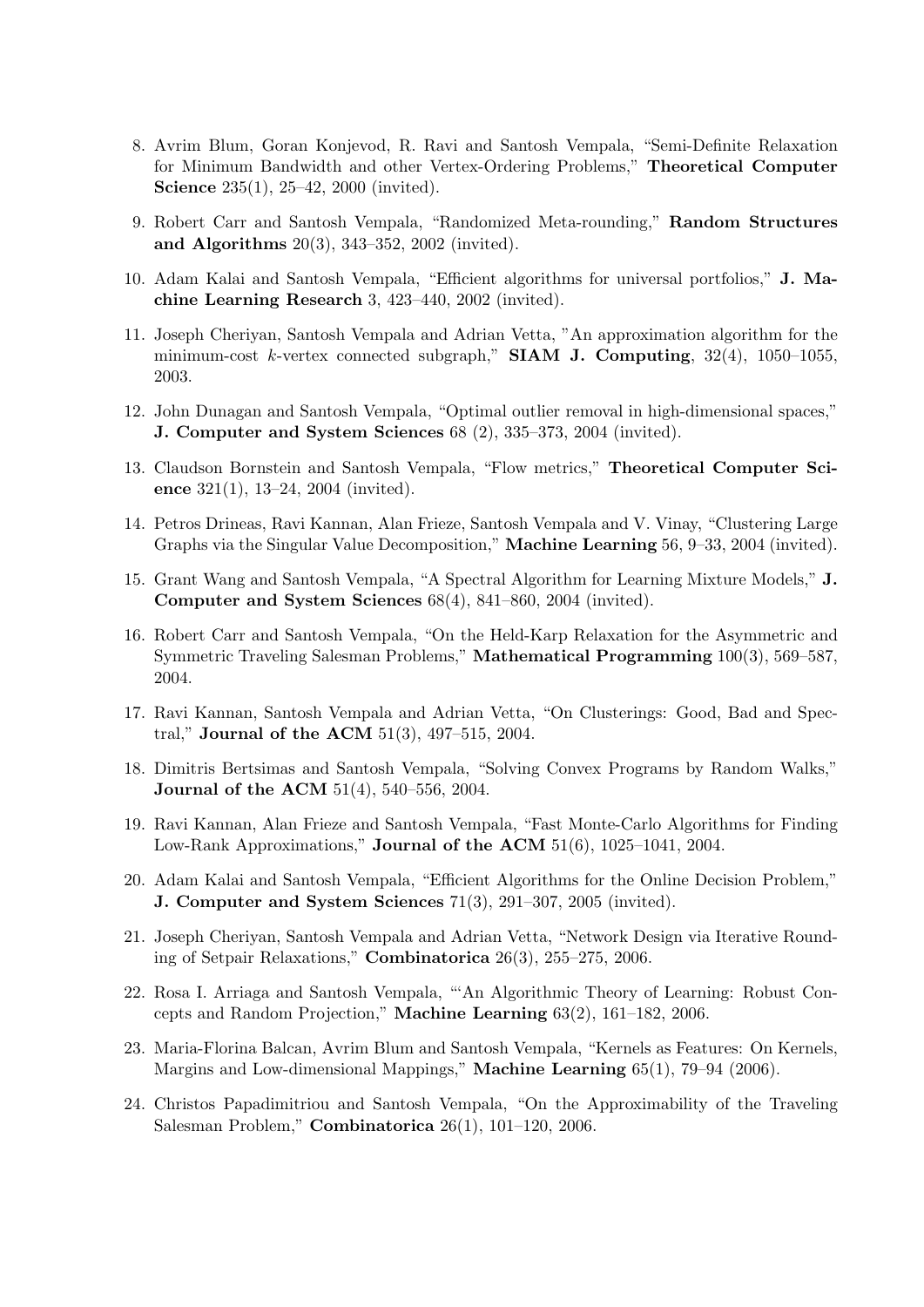- 25. László Lovász and Santosh Vempala, "Simulated Annealing in Convex Bodies and an  $O^*(n^4)$ Volume Algorithm," J. Computer and System Sciences 72(2), 392–417, 2006 (invited).
- 26. László Lovász and Santosh Vempala, "Hit-and-run from a Corner," SIAM J. on Computing 35(4), 985-1005, 2006 (invited).
- 27. Adam Kalai and Santosh Vempala, "Simulated Annealing for Convex Optimization," Math. of OR 31(2), 253–266, 2006.
- 28. Amit Deshpande, Luis Rademacher, Santosh Vempala and Grant Wang, "Matrix Approximation and Projective Clustering via Volume Sampling," Theory of Computing 2(12), 225–247, 2006.
- 29. David Cheng, Ravi Kannan, Grant Wang and Santosh Vempala, "A Divide-and-Merge Methodology for Clustering," ACM Transactions on Database Systems 31(4), 1499–1525, 2006 (invited).
- 30. László Lovász and Santosh Vempala: "The geometry of logconcave functions and sampling algorithms," Random Struct. Algorithms, 30(3), 307-358, 2007 (invited).
- 31. Imre Bárány, Santosh Vempala and Adrian Vetta: "Nash equilibria in random games," Random Struct. Algorithms, 31(4), 391-405, 2007 (invited).
- 32. John Dunagan and Santosh Vempala, "A Simple Polynomial-time Rescaling Algorithm for Solving Linear Programs," Mathematical Programming, 114(1), 101-114, 2008.
- 33. Luis Rademacher and Santosh Vempala: "Dispersion of Mass and the Complexity of Randomized Geometric Algorithms." Advances in Mathematics, 219(3), 1037-1069, 2008.
- 34. Ravindran Kannan, Hadi Salmasian and Santosh Vempala: "The Spectral Method for General Mixture Models." SIAM J. Comput., 38(3), 1141-1156, 2008.
- 35. Dimitris Bertsimas, Margret V. Bjarnadöttir, Michael A Kane, J Christian Kryder, Rudra Pandey, Santosh Vempala and Grant Wang: "Algorithmic Prediction of Health-Care Costs." Operations Research, (special issue on Health Care), 56(6), 1382-1392, 2008.
- 36. S. C. Brubaker and S. S. Vempala: "Isotropic PCA and Affine-invariant Clustering." Building Bridges (special issue in honor of L. Lovász's 60th birthday),  $241-282$ ,  $2008$ .
- 37. D. Štefankovič, Santosh Vempala and Eric Vigoda: "Adaptive simulated annealing: A nearoptimal connection between sampling and counting." J. ACM, 56(3), 1-36, 2009.
- 38. A. Belloni, R. M. Freund and S. Vempala: "An Efficient Rescaled Perceptron Algorithm for Conic Systems." Math. Oper. Res., 34(3): 621-641, 2009.
- 39. S. Vempala: "A random-sampling-based algorithm for learning intersections of halfspaces." J. ACM, 57(6), 2010.
- 40. D. Stefankovic, S. Vempala and Eric Vigoda: "A Deterministic Polynomial-Time Approximation Scheme for Counting Knapsack Solutions." SIAM J. Comp., 41(2): 356-366, 2012.
- 41. S. Arora, L. Lovász, I. Newman, Y. Rabani, Y. Rabinovich and S. Vempala: "Local Versus Global Properties of Metric Spaces." SIAM J. Comp. 41(1): 250-271, 2012.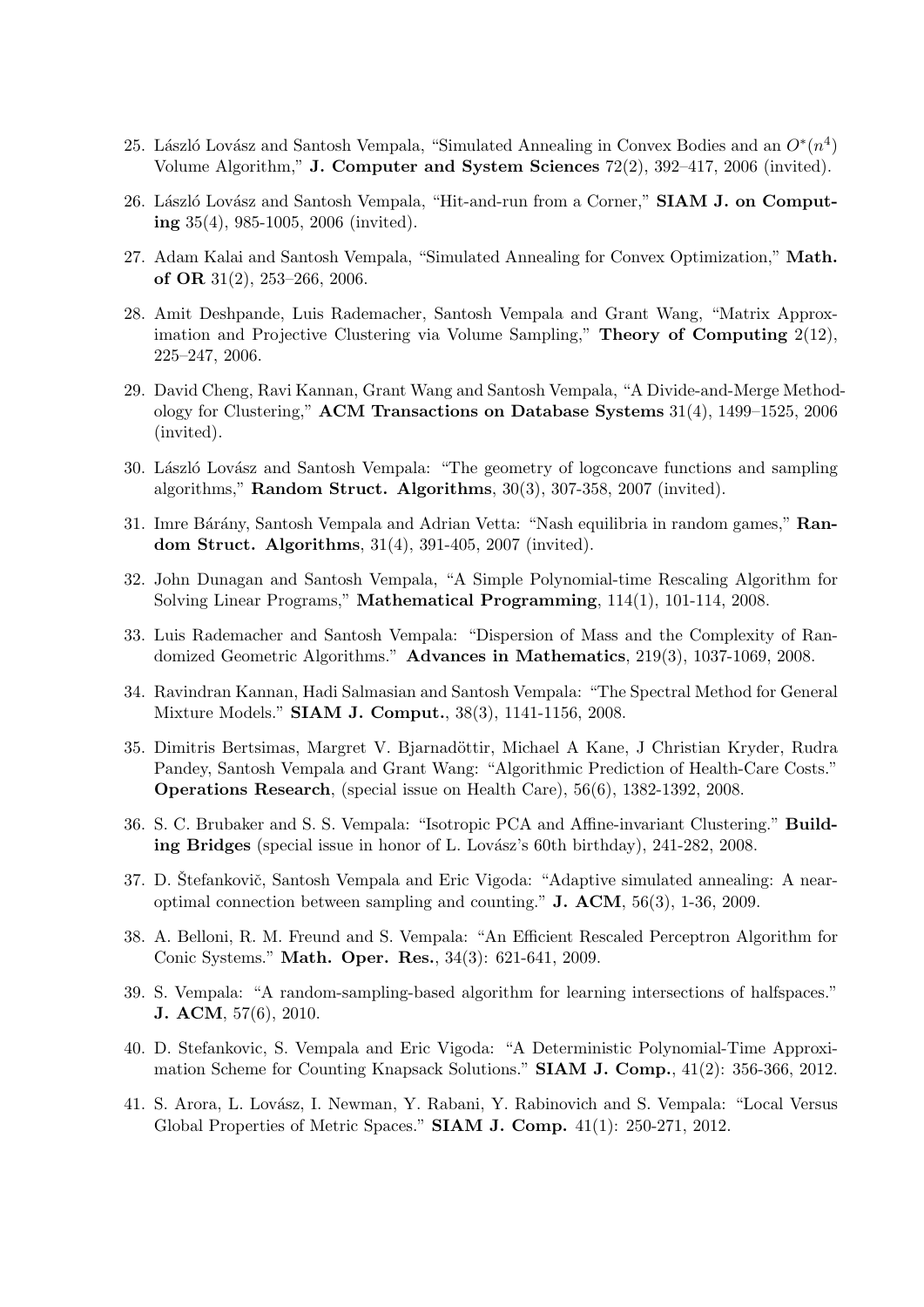- 42. Santosh Vempala: Modeling High-dimensional Data: Technical Perspective. Comm. ACM, 55(2): 112, 2012 (invited).
- 43. Daniel Dadush and Santosh Vempala: "Near-optimal deterministic algorithms for volume computation via M-ellipsoids." Proc. of National Academy of Sciences (PNAS), special issue on Quantitative Geometry (invited), published online September 2013.
- 44. Alan Frieze, Navin Goyal, Luis Rademacher and Santosh Vempala: "Expanders via Random Spanning Trees," SIAM J. Comp, 43(2): 497-513, 2014.
- 45. Navin Goyal, Luis Rademacher and Santosh Vempala: "Query Complexity of Sampling and Small Geometric Partitions," Combinatorics, Probability & Computing 24(5): 733-753, 2015.
- 46. Rosa I. Arriaga and Santosh Vempala: "Visual Categorization via Random Projection," Neural Computation, 27(10):2132-2147, 2015.
- 47. A. B. Dieker, Santosh Vempala: "Stochastic Billiards for Sampling from the Boundary of a Convex Set," Math. Oper. Res. 40(4): 888-901, 2015.
- 48. S. Artmann, F. Eisenbrand, C. Glanzer, T. Oertel, S. Vempala, R. Weismantel: A note on non-degenerate integer programs with small sub-determinants. Oper. Res. Lett.  $44(5)$ : 635-639, 2016.
- 49. Ben Cousins and Santosh Vempala: "A Practical Volume Algorithm," Math. Prog. (C), 8(2): 133-160, 2016.
- 50. Karthekeyan Chandrasekaran, Laszlo Végh and Santosh Vempala: "The Cutting Plane Method is Polynomial for Perfect Matchings," Math. of Oper. Res., 41(1): 23-48, 2016.
- 51. Vitaly Feldman, Elena Grigorescu, Lev Reyzin, Santosh Vempala, Ying Xiao, "Statistical Algorithms and the Complexity of Detecting Planted Cliques," J. ACM, 64(2): 8:1-37, 2017.
- 52. Friedrich Eisenbrand, Santosh Vempala: "Geometric random edge," Math. Program., 164(1-2): 325-339, 2017.
- 53. Ben Cousins, Santosh Vempala: "Gaussian Cooling and  $O^*(n3)$  Algorithms for Volume and Gaussian Volume," SIAM J. Comp., 47(3): 1237-1273, 2018.
- 54. Vitaly Feldman, Will Perkins, and Santosh Vempala: "On the Complexity of Random Satisfiability Problems with Planted Solutions," SIAM J. Comp. 47(4): 1294-1338, 2018.
- 55. Christoph Hunkenschröder, Santosh S. Vempala, Adrian Vetta: "A 4/3-Approximation Algorithm for the Minimum 2-Edge Connected Subgraph Problem." ACM Trans. Algorithms 15(4): 55:1-55:28, 2019.
- 56. Wolfgang Maass, Christos H. Papadimitriou, Santosh S. Vempala, Robert A. Legenstein: "Brain Computation: A Computer Science Perspective."" LNCS 10000: Computing and Software Science, 184-199, 2019.
- 57. Manuel Blum and Santosh Vempala: "The complexity of human computation via a concrete model with an application to passwords," Proc. of the National Academy of Sciences (PNAS), April 28, 2020 117 (17) 9208-9215.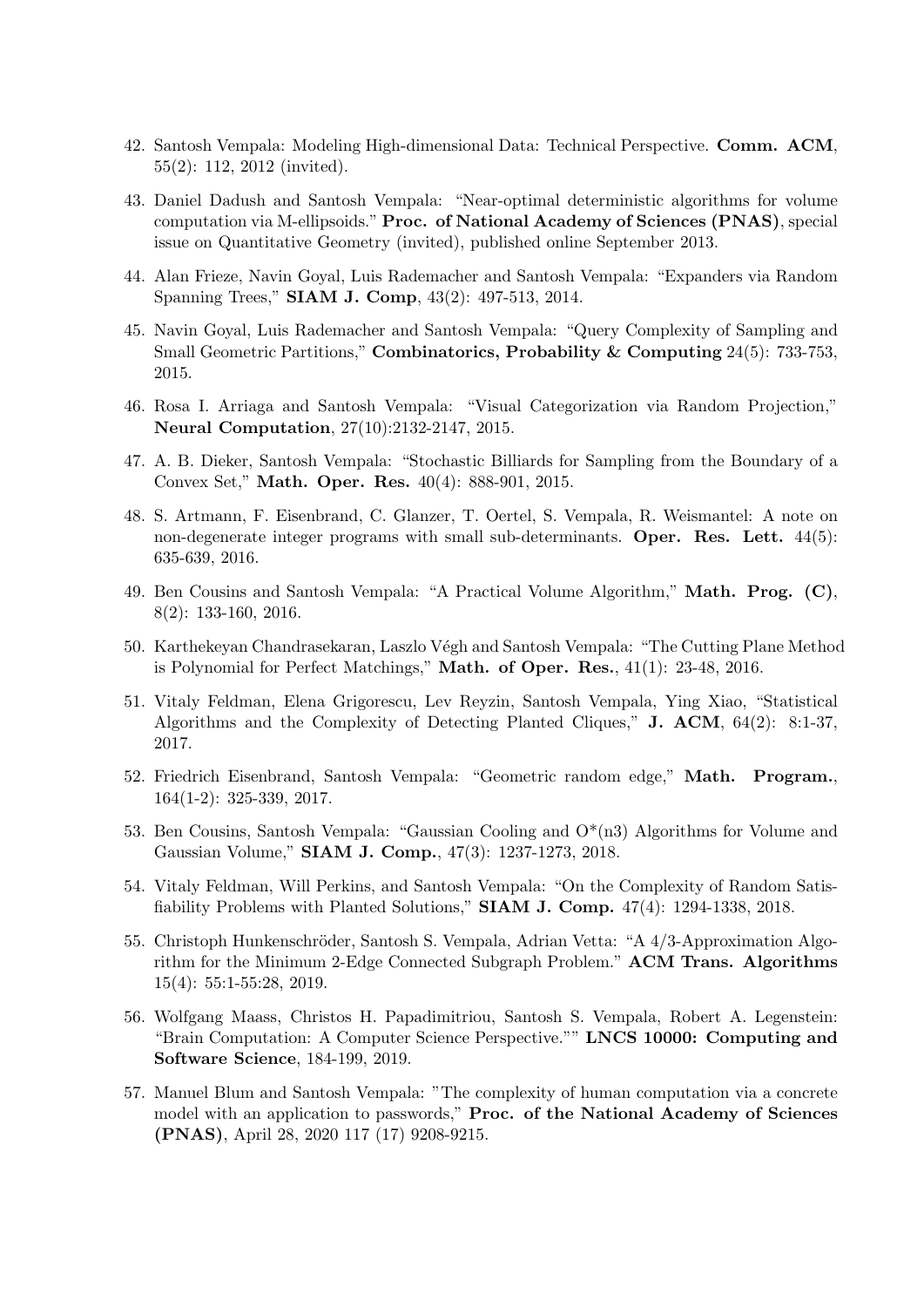- 58. Christos H. Papadimitriou, Santosh S. Vempala, Daniel Mitropolsky, Michael Collins, and Wolfgang Maass: "Brain computation by assemblies of neurons," **Proc. of the National** Academy of Sciences (PNAS), June 23, 2020 117 (25) 14464-14472.
- 59. Greg Bodwin and Santosh S. Vempala, "A Unified View of Sparse Graph Regularity via Matrix Decompositions," Random Structures and Algorithms, 2021.

## Proceedings of Refereed Conferences:

(includes 51 STOC/FOCS)

- 1. Naveen Garg, Aman Singla and Santosh Vempala, "Improved Approximation Algorithms for Biconnected Subgraphs via Better Lower Bounding Techniques," Proc. 4th ACM-SIAM Symposium on Discrete Algorithms, 1993.
- 2. Vivek Arora, Huzur Saran, Vijay Vazirani and Santosh Vempala, "A Limited-Backtrack Greedy Schema for Approximation Algorithms," Proc. 14th Symposium on the Foundations of Software Technology and Theoretical Computer Science, 1994.
- 3. J.S.B. Mitchell, A. Blum, P. Chalasani, and Santosh Vempala, "A Constant-Factor Approximation Algorithm for the Geometric k-MST Problem in the Plane," Proc. 27th ACM Symposium on the Theory of Computing (STOC), 1995.
- 4. Baruch Awerbuch, Yossi Azar, Avrim Blum and Santosh Vempala, "Improved Approximations for Minimum-Weight k-Trees and Prize-Collecting Salesmen," Proc. 27th ACM Symposium on the Theory of Computing (STOC), 1995.
- 5. Avrim Blum, R. Ravi and Santosh Vempala, "A Constant-Factor Approximation for the k-MST Problem," Proc. 28th ACM Symposium on the Theory of Computing  $(\text{STOC})$ , 1996.
- 6. Avrim Blum, Alan Frieze, Ravi Kannan and Santosh Vempala, "A Polynomial-Time Algorithm for Learning Noisy Linear Threshold Functions," Proc. 37th IEEE Symp. on the Foundations of Computer Science (FOCS), 1996.
- 7. Ravi Kannan, Prasad Tetali and Santosh Vempala, "Simple Markov-Chain Algorithms for Generating Bipartite Graphs and Tournaments," Proc. 8th ACM-SIAM Symposium on Discrete Algorithms, 1997.
- 8. Christos Papadimitriou, Prabhakar Raghavan, Hisao Tamaki and Santosh Vempala, "Latent Semantic Indexing: A Probabilistic Analysis," Proc. of the 17th ACM Symposium on the Principles of Database Systems, 1998.
- 9. Piotr Indyk, Rajeev Motwani, Prabhakar Raghavan, and Santosh Vempala, "Locality-Preserving Hashing in Multidimensional Spaces," Proc. 29th ACM Symposium on the Theory of Computing (STOC), 1997.
- 10. Ravi Kannan and Santosh Vempala, "Sampling Lattice Points," Proc. 29th ACM Symposium on the Theory of Computing (STOC), 1997.
- 11. Santosh Vempala, "A Random Sampling based Algorithm for learning the Intersection of Half-spaces," Proc. of the 38th IEEE Foundations of Computer Science (FOCS), 1997.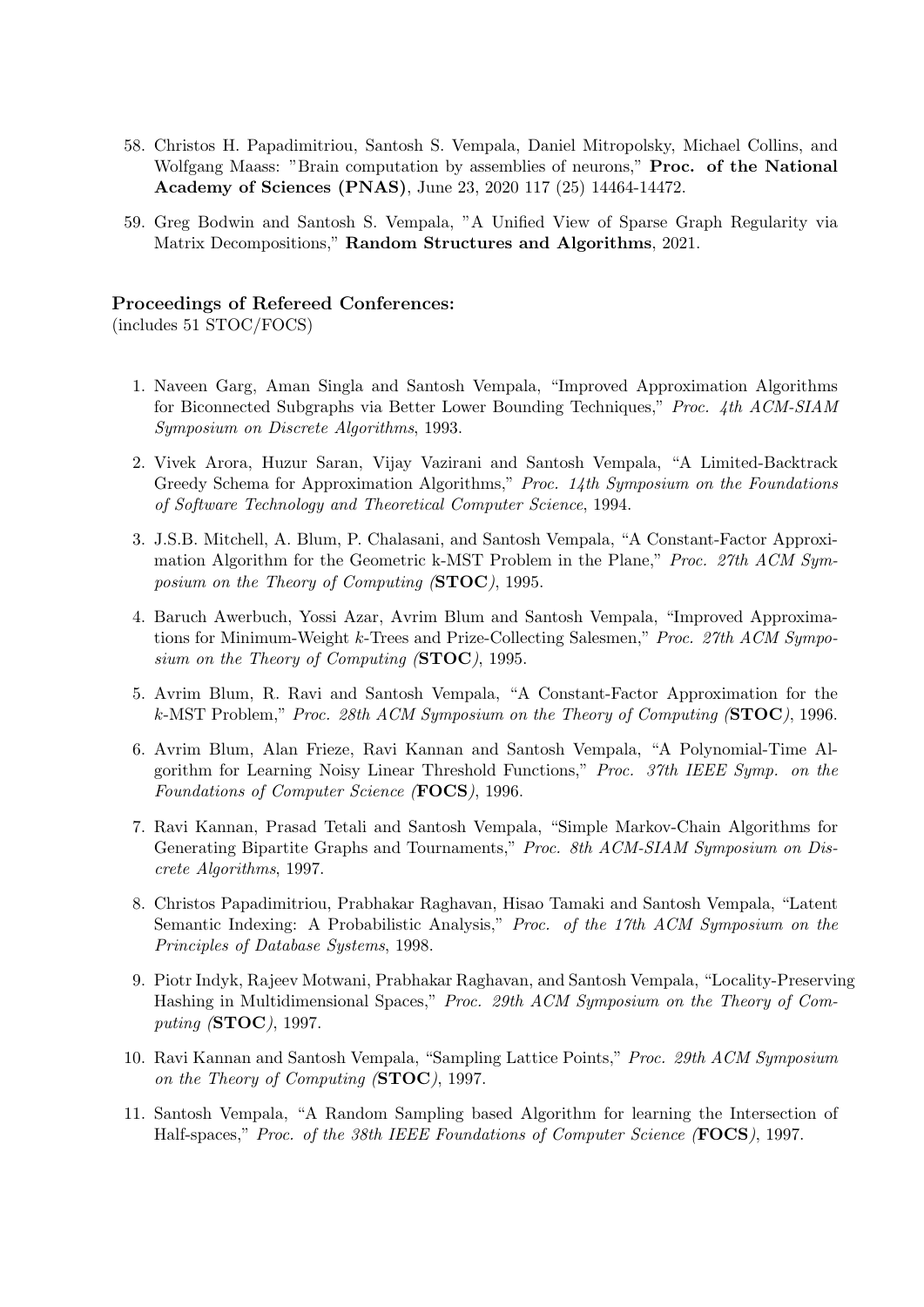- 12. Avrim Blum, Goran Konjevod, R. Ravi and Santosh Vempala, "Semi-Definite Relaxation for Minimum Bandwidth and other Vertex-Ordering Problems," Proc. 30th ACM Symposium on the Theory of Computing (STOC), 1998.
- 13. Alan Frieze, Ravi Kannan and Santosh Vempala, "Fast Monte Carlo Algorithms for finding low-rank approximations," Proc. 39th IEEE Symposium on the Foundations of Computer Science (FOCS), 1998.
- 14. Santosh Vempala, "Random Projection: A new approach to VLSI layout," Proc. 39th IEEE Symposium on the Foundations of Computer Science (FOCS), 1998.
- 15. P. Drineas, Alan Frieze, Ravi Kannan, Santosh Vempala and V. Vinay, "Clustering in Large Graphs and Matrices," Proc. 9th ACM-SIAM Symposium on Discrete Algorithms, 1999.
- 16. Mihalis Yannakakis and Santosh Vempala, "A Convex Relaxation for the Asymmetric TSP," Proc. 9th ACM-SIAM Symposium on Discrete Algorithms, 1999.
- 17. Rosa I. Arriaga and Santosh Vempala, "An algorithmic theory of learning: Robust concepts and random projection," Proc. 40th IEEE Symposium on the Foundations of Computer Science (FOCS), 1999.
- 18. Berthold Vocking and Santosh Vempala, "Approximating Multicast Congestion," Proc. of International Symposium on Algorithms and Computation, 1999.
- 19. Robert Carr and Santosh Vempala, "Towards a 4/3 approximation for the asymmetric traveling salesman problem," Proc. 10th ACM-SIAM Symposium on Discrete Algorithms, 2000.
- 20. Robert Carr and Santosh Vempala, "Randomized meta-rounding," Preliminary version in Proc. 32nd ACM Symposium on the Theory of Computing (STOC), 2000.
- 21. Christos H. Papadimitriou and Santosh Vempala, "On the approximability of the traveling salesman problem," Proc. 32nd ACM Symposium on the Theory of Computing  $(\text{STOC})$ , 2000.
- 22. Adrian Vetta and Santosh Vempala, "Factor 4/3 approximations for 2-connected subgraphs," Proc. 3rd Workshop on Approximation Algorithms, 2000.
- 23. Adam Kalai and Santosh Vempala, "Efficient algorithms for universal portfolios," Proc. 41st IEEE Foundations of Computer Science (**FOCS**), 2000.
- 24. Ravi Kannan, Santosh Vempala and Adrian Vetta, "On clusterings: good, bad and spectral," Proc. 41st IEEE Foundations of Computer Science (FOCS), 2000.
- 25. Joseph Cheriyan and Santosh Vempala, "Edge covers of setpairs and the iterative rounding method," Proc. of Integer Programming and Combinatorial Optimization, 2001.
- 26. Alantha Newman and Santosh Vempala, "Fences are futile: on relaxations for the linear ordering problem," Proc. of Integer Programming and Combinatorial Optimization, 2001.
- 27. John Dunagan and Santosh Vempala, "Optimal outlier removal in high-dimensional spaces," Proc. of the 33rd ACM Symposium on the theory of computing (STOC), 2001.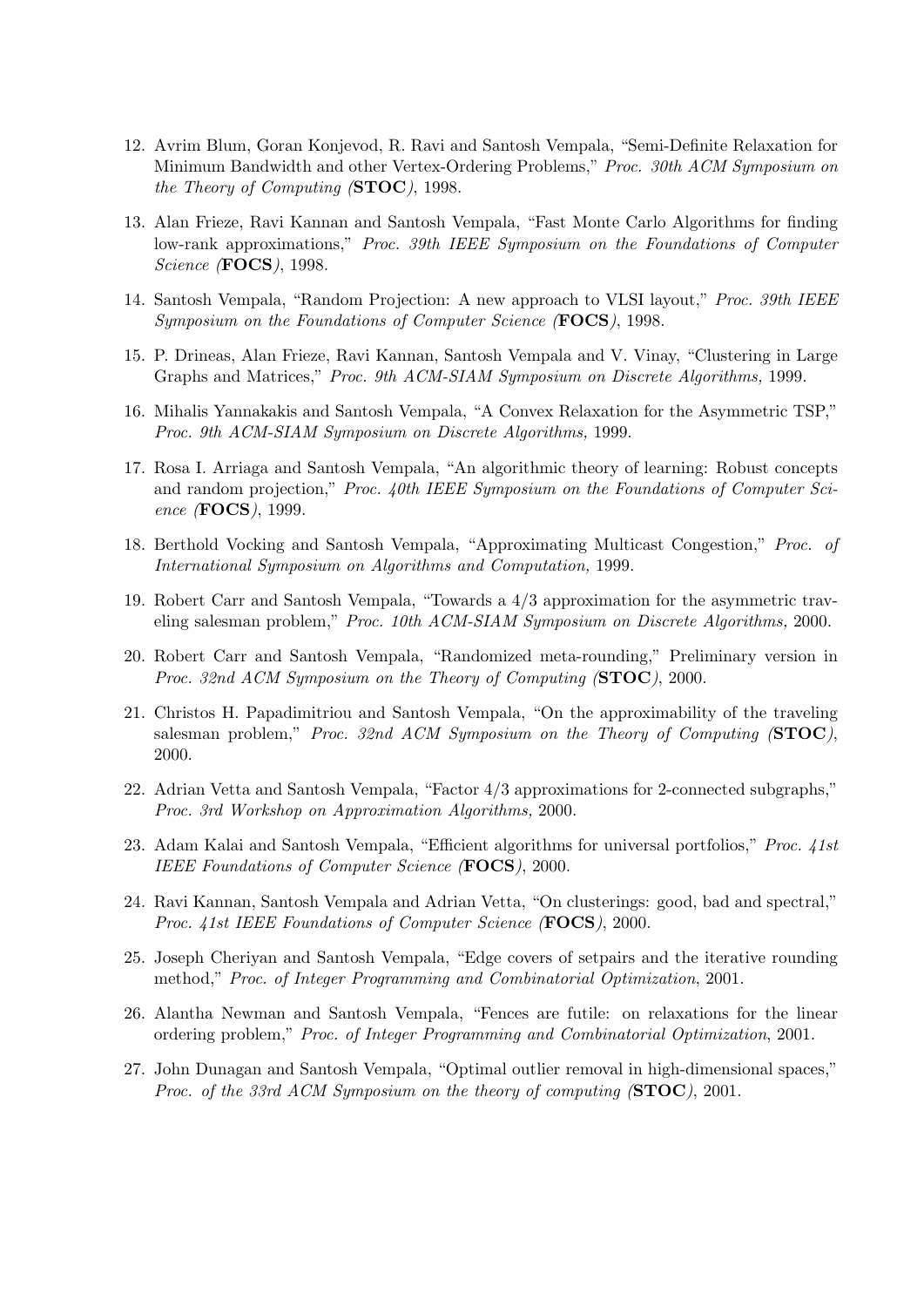- 28. John Dunagan and Santosh Vempala, "On Euclidean embeddings and bandwidth minimization," Proc. of the 5th Intl. Symp. on Randomization and Approximation techniques in Computer Science, 2001.
- 29. Claudson Bornstein and Santosh Vempala, "Flow metrics," Proc. 5th Symp. on Latin American Theoretical Informatics, 2002.
- 30. Dimitris Bertsimas and Santosh Vempala, "Solving convex programs by random walks," Proc. 34th ACM Symp. on the Theory of Computing  $(\text{STOC})$ , 2002.
- 31. Joseph Cheriyan, Santosh Vempala and Adrian Vetta, "Approximation algorithms for minimumcost k-connected subgraphs," Proc. 34th ACM Symp. on the Theory of Computing  $(\text{STOC})$ , 2002.
- 32. Grant Wang and Santosh Vempala, "A spectral algorithm for learning mixtures of distributions," Proc. 43rd IEEE Foundations of Computer Science (FOCS), 2002.
- 33. Adam Kalai and Santosh Vempala, "Efficient algorithms for the online decision problem," Proc. of 16th Conf. on Computational Learning Theory, 2003.
- 34. László Lovász and Santosh Vempala, "Logconcave functions: Geometry and efficient sampling algorithms," Proc. of the 44th IEEE Foundations of Computer Science (FOCS), 2003.
- 35. László Lovász and Santosh Vempala, "Simulated Annealing in Convex Bodies and an  $O^*(n^4)$ Volume Algorithm," Proc. of the 44th IEEE Foundations of Computer Science (FOCS), 2003.
- 36. John Dunagan and Santosh Vempala, "A Simple Polynomial-time Rescaling Algorithm for Solving Linear Programs," Proc. of the 36th ACM Symposium on the Theory of Computing (STOC), 2004.
- 37. László Lovász and Santosh Vempala, "Hit-and-run from a Corner," Proc. of the 36th ACM Symposium on the Theory of Computing (STOC), 2004.
- 38. Nina Balcan, Avrim Blum and Santosh Vempala, "On Kernels, Margins and Low-dimensional Mappings," Proc. of 15th Intl. Conference on Algorithmic Learning Theory, 2004.
- 39. Luis Rademacher and Santosh Vempala, "Testing Geometric Convexity," Proc. of the 24th Symposium on the Foundations of Software Technology and Theoretical Computer Science, 2004.
- 40. W. Fernandez de la Vega, Ravi Kannan, Marek Karpinski and Santosh Vempala, "Tensor Decomposition and Approximation Schemes for Constraint Satisfaction Problems," Proc. of the ACM Symposium on the Theory of Computing (STOC), 2005.
- 41. David Cheng, Ravi Kannan, Santosh Vempala and Grant Wang, "A Divide-and-Merge Methodology for Clustering," Proc. of the 25th ACM Symposium on Principles of Database Systems, 2005.
- 42. Ravi Kannan, Hadi Salmasian and Santosh Vempala, "The Spectral Method for General Mixture Models," Proc. of 18th Conf. on Computational Learning Theory, 2005. (Mark Fulk award).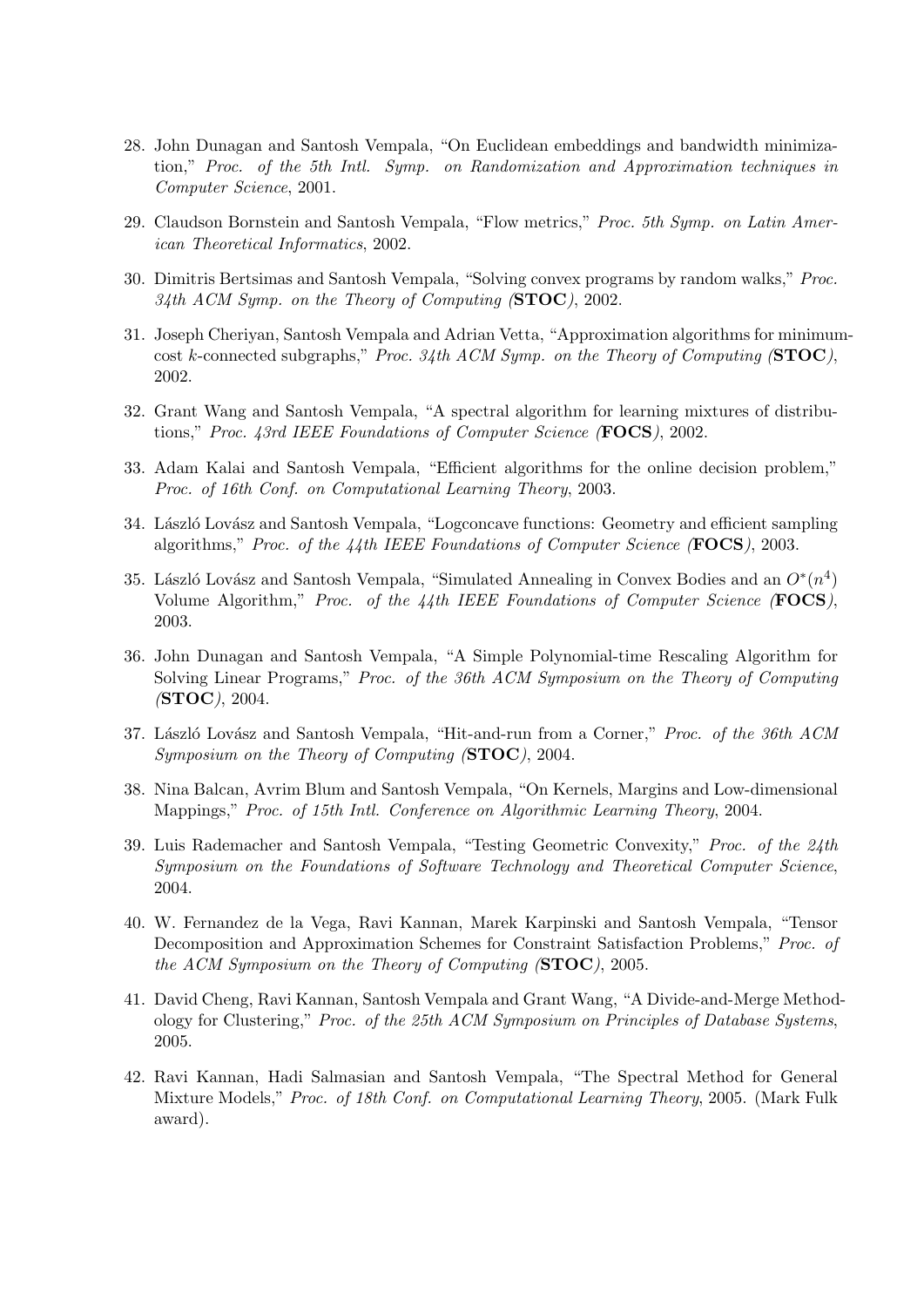- 43. Imre Bárány, Santosh Vempala and Adrian Vetta, "Nash Equilibria in Random Games," Proc. of the 46th IEEE Foundations of Computer Science (FOCS), 2005.
- 44. Sanjeev Arora, László Lovász, Ilan Newman, Yuval Rabani and Santosh Vempala, "Local versus Global Properties of Metric Spaces," Proc. ACM-SIAM Symposium on Discrete Algorithms, 2006.
- 45. Amit Deshpande, Luis Rademacher, Santosh Vempala and Grant Wang, "Matrix Approximation and Projective Clustering via Volume Sampling," Proc. ACM-SIAM Symposium on Discrete Algorithms, 2006.
- 46. David Pritchard and Santosh Vempala, "Symmetric Network Computation," Proc. ACM Symposium on Parallel Algorithms and Architectures, 2006.
- 47. Amit Deshpande and Santosh Vempala, "Adaptive Sampling and Fast Low-Rank Approximation," Proc. RANDOM, 2006.
- 48. László Lovász and Santosh Vempala, "Fast Algorithms for Logconcave Functions: Sampling, Rounding, Integration and Optimization," Proc. of the IEEE Foundations of Computer Science (FOCS), 2006.
- 49. Luis Rademacher and Santosh Vempala, "Dispersion of Mass and the Complexity of Randomized Geometric Algorithms," Proc. of the IEEE Foundations of Computer Science (FOCS), 2006.
- 50. Alex Belloni, Robert Freund and Santosh Vempala, "An Efficient Re-scaled Perceptron Algorithm for Conic Systems," Proc. of Conf. Learning Theory, 2007.
- 51. Daniel Stefankovic, Santosh Vempala and Eric Vigoda, "Adaptive Simulated Annealing: A Near-optimal Connection between Sampling and Counting," Proc. of the IEEE Foundations of Computer Science (FOCS), 2007.
- 52. Anirudh Ramachandra, Nick Feamster and Santosh Vempala, "Spam Filtering with Behavioral Blacklisting," ACM CCS 2007.
- 53. Murtaza Motiwala, Nick Feamster and Santosh Vempala, "Path Splicing: Reliable Connectivity with Rapid Recovery," ACM HotNets 2007.
- 54. Varun Kanade and Santosh Vempala, "Life (and Routing) on The Wireless Manifold," ACM HotNets 2007.
- 55. Nina Balcan, Avrim Blum and Santosh Vempala, "A Learning-Theoretic Framework for Clustering," Proc. of the ACM Symposium on the Theory of Computing  $(\text{STOC})$ , 2008.
- 56. Alan Frieze, Santosh Vempala and Juan Vera, "Logconcave Random Graphs," Proc. of the ACM Symposium on the Theory of Computing (STOC), 2008.
- 57. M. Motiwala, M. Elmore, N. Feamster and S. Vempala, "Path Splicing," Proc. of SIGCOMM, 2008.
- 58. S.C. Brubaker and S.S. Vempala, "Isotropic PCA and Affine-invariant Clustering," Proc. of the IEEE Foundations of Computer Science (FOCS), 2008.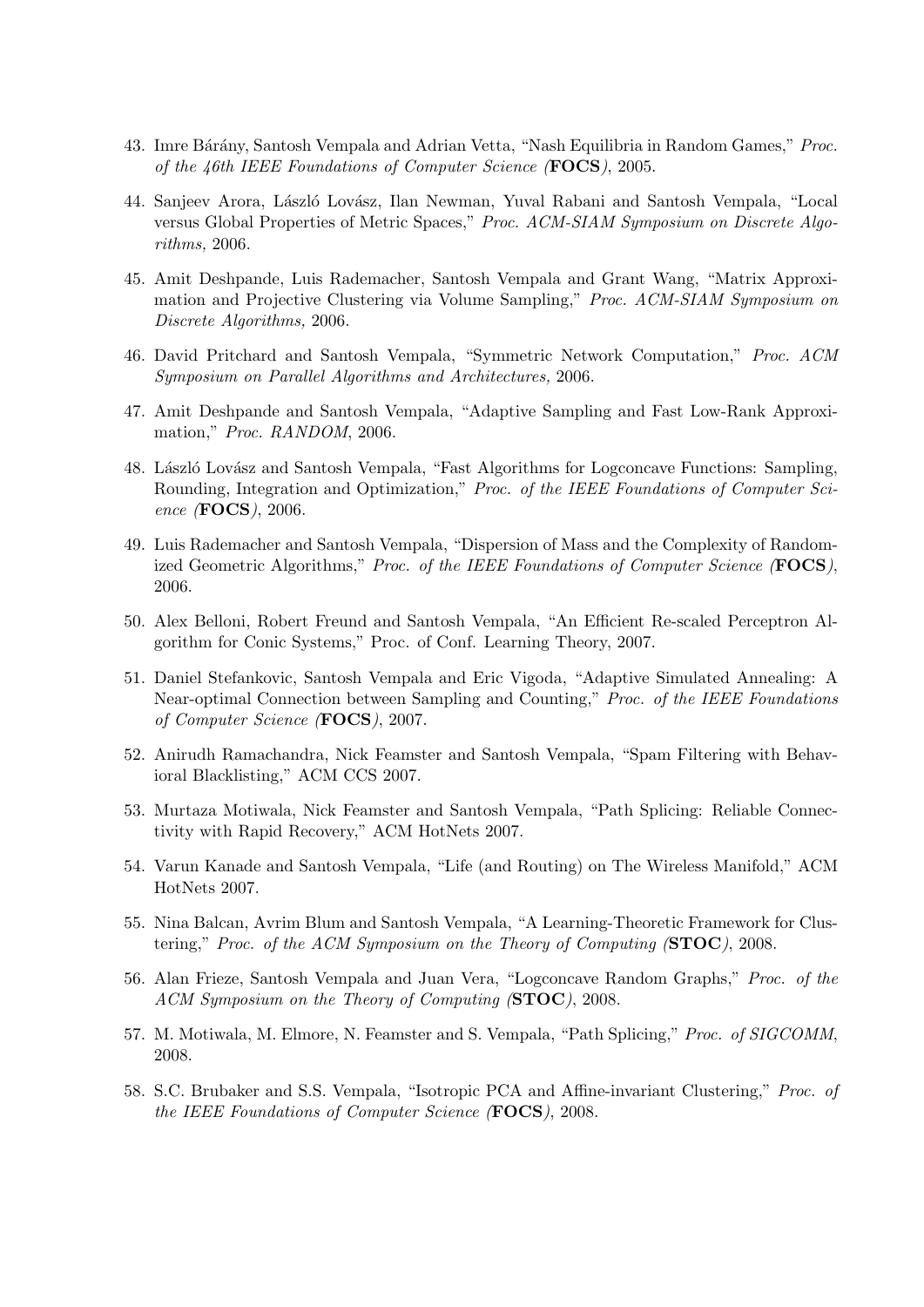- 59. Navin Goyal, Luis Rademacher and Santosh Vempala, "Expanders via Random Spanning Trees," Proc. ACM-SIAM Symposium on Discrete Algorithms, 2009.
- 60. S. Thomas, B. Osuntogun, J. Pitman, B. Mulenga and S. Vempala, "Design and Deployment of a Blood Safety Monitoring System," Proc. of ICTD, 2009.
- 61. S. Charles Brubaker and Santosh Vempala: "Random Tensors and Planted Cliques". Proc. of APPROX-RANDOM, 2009.
- 62. Karthekeyan Chandrasekaran, Amit Deshpande and Santosh Vempala: "Sampling s-Concave Functions: The Limit of Convexity Based Isoperimetry," Proc. of APPROX-RANDOM, 2009.
- 63. Ashwin Paranjpe and Santosh Vempala, "MyMANET: A Customizable Mobile Ad hoc Network," Proc. of ACM NSDR, 2009.
- 64. Mihaly Bárász and Santosh Vempala: "A New Approach to Strongly Polynomial Linear Programming," Proc. of ICS, 2010.
- 65. Karthekeyan Chandrasekaran, Daniel Dadush and Santosh Vempala: "Thin Partitions: Isoperimetry and Sampling for Star-shaped Bodies," Proc. of ACM-SIAM SODA, 2010.
- 66. Pranjal Awasthi, Maria-Florina Balcan, Avrim Blum, Or Sheffet and Santosh Vempala: "On Nash-Equilibria of Approximation-Stable Games," Proc. of SAGT, 2010.
- 67. Sam Burnett, Nick Feamster and Santosh Vempala: "Chipping Away at Censorship Firewalls with User-Generated Content," Proc. of USENIX Security, 2010.
- 68. Santosh Vempala:"Learning Convex Concepts From Gaussian Distributions with PCA," Proc. of the IEEE Foundations of Computer Science (FOCS), 2010.
- 69. Karthekeyan Chandrasekaran, Richard Karp, Eric Moreno-Centeno and Santosh Vempala: "Algorithms for Implicit Hitting Set Problems," Proc. of ACM-SIAM SODA, 2011.
- 70. Hrushikesh Mehendale, Ashwin Paranjpe, Santosh Vempala: "LifeNet: a flexible ad hoc networking solution for transient environments," SIGCOMM demo and short paper, 2011.
- 71. Brendan Juba, Santosh Vempala: "Semantic Communication for Simple Goals Is Equivalent to On-line Learning," ALT, 2011.
- 72. Elena Grigorescu, Lev Reyzin, Santosh Vempala: "On Noise-Tolerant Learning of Sparse Parities and Related Problems," ALT, 2011.
- 73. Anand Louis, Prasad Raghavendra, Prasad Tetali, Santosh Vempala: "Algorithmic Extensions of Cheeger's Inequality to Higher Eigenvalues and Partitions," APPROX-RANDOM, 2011.
- 74. Parikshit Gopalan, Adam Klivans, Raghu Meka, Daniel Stefankovic, Santosh Vempala, Eric Vigoda: "An FPTAS for  $#$  Knapsack and Related Counting Problems," *Proc. of the IEEE* Foundations of Computer Science (FOCS), 2011.
- 75. Daniel Dadush, Chris Peikert, Santosh Vempala: "Enumerative Lattice Algorithms in any Norm Via M-ellipsoid Coverings," Proc. of the IEEE Foundations of Computer Science (FOCS), 2011.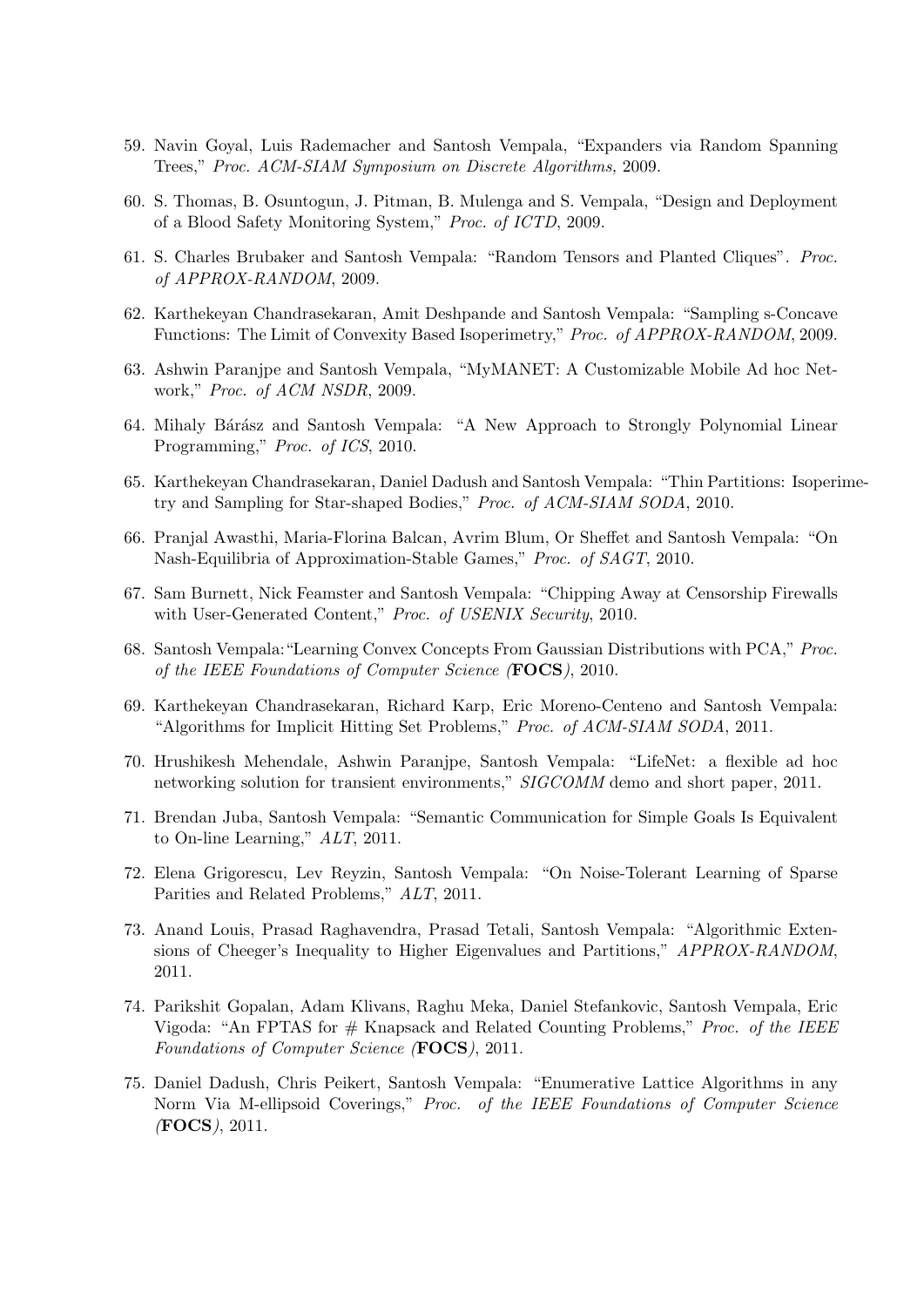- 76. Daniel Dadush, Santosh Vempala: "Deterministic construction of an approximate M-ellipsoid and its applications to derandomizing lattice algorithms," SODA, 2012.
- 77. Anand Louis, Prasad Raghavendra, Prasad Tetali, Santosh Vempala: "Many sparse cuts via higher eigenvalues," Proc. of the ACM Symposium on the Theory of Computing (STOC), 2012.
- 78. Karthekeyan Chandrasekara, László Végh, Santosh Vempala: "The cutting plane method is polynomial for perfect matchings," Proc. of the IEEE Foundations of Computer Science (FOCS), 2012.
- 79. Santosh Vempala: "Randomly oriented k-d trees adapt to intrinsic dimension," Proc. Foundations of Software Technology and Theoretical Computer Science, 2012.
- 80. Noga Alon and Santosh Vempala: "The approximate rank of a matrix and its algorithmic applications," Proc. of the ACM Symposium on the Theory of Computing (STOC), 2013.
- 81. Vitaly Feldman, Elena Grigorescu, Lev Reyzin, Santosh Vempala and Ying Xiao: "Statistical Algorithms and a lower bound for detecting planted cliques," Proc. of the ACM Symposium on the Theory of Computing (STOC), 2013.
- 82. Anand Louis, Prasad Raghavendra, Santosh Vempala: "The complexity of approximating vertex expansion," Proc. of the IEEE Foundations of Computer Science (**FOCS**), 2013.
- 83. Ben Cousins and Santosh Vempala: "A Cubic Algorithm for Gaussian Volume," SODA, 2014.
- 84. Karthekeyan Chandrasekaran and Santosh Vempala: "Integer feasibility of random polytopes," Proc. of ITCS, 2014.
- 85. Navin Goyal, Santosh Vempala and Ying Xiao: "Fourier PCA and Robust Tensor Decomposition," Proc of the ACM Symposium on the Theory of Computing  $(\text{STOC})$ , 2014.
- 86. Ravi Kannan, Santosh Vempala and David Woodruff: "Principal Component Analysis and Higher Correlations for Distributed Data," Proc. of COLT, 2014.
- 87. Vitaly Feldman, Will Perkins and Santosh Vempala: "On the Complexity of Random Satisfiability Problems with Planted Solutions," Proc of the ACM Symposium on the Theory of Computing (STOC), 2015.
- 88. Ben Cousins and Santosh Vempala: "Bypassing KLS: Gaussian Cooling and an  $O^*(n^3)$  Volume Algorithm," Proc of the ACM Symposium on the Theory of Computing  $(\text{STOC})$ , 2015.
- 89. M.F. Balcan, A. Blum and Santosh Vempala: "Efficient Representaitons for Lifelong Learning and Autoencoding," Proc. of COLT, 2015.
- 90. Ying Xiao and Santosh Vempala: "Max vs Min: Tensor Decomposition and ICA with nearly Linear Sample Complexity," Proc. of COLT, 2015.
- 91. Christos H. Papadimitriou and Santosh Vempala: "Cortical Learning via Prediction," Proc. of COLT, 2015.
- 92. Manuel Blum and Santosh Vempala: "Publishable Humanly Usable Secure Password Creation Schemas," *Proc. of HCOMP*, 2015.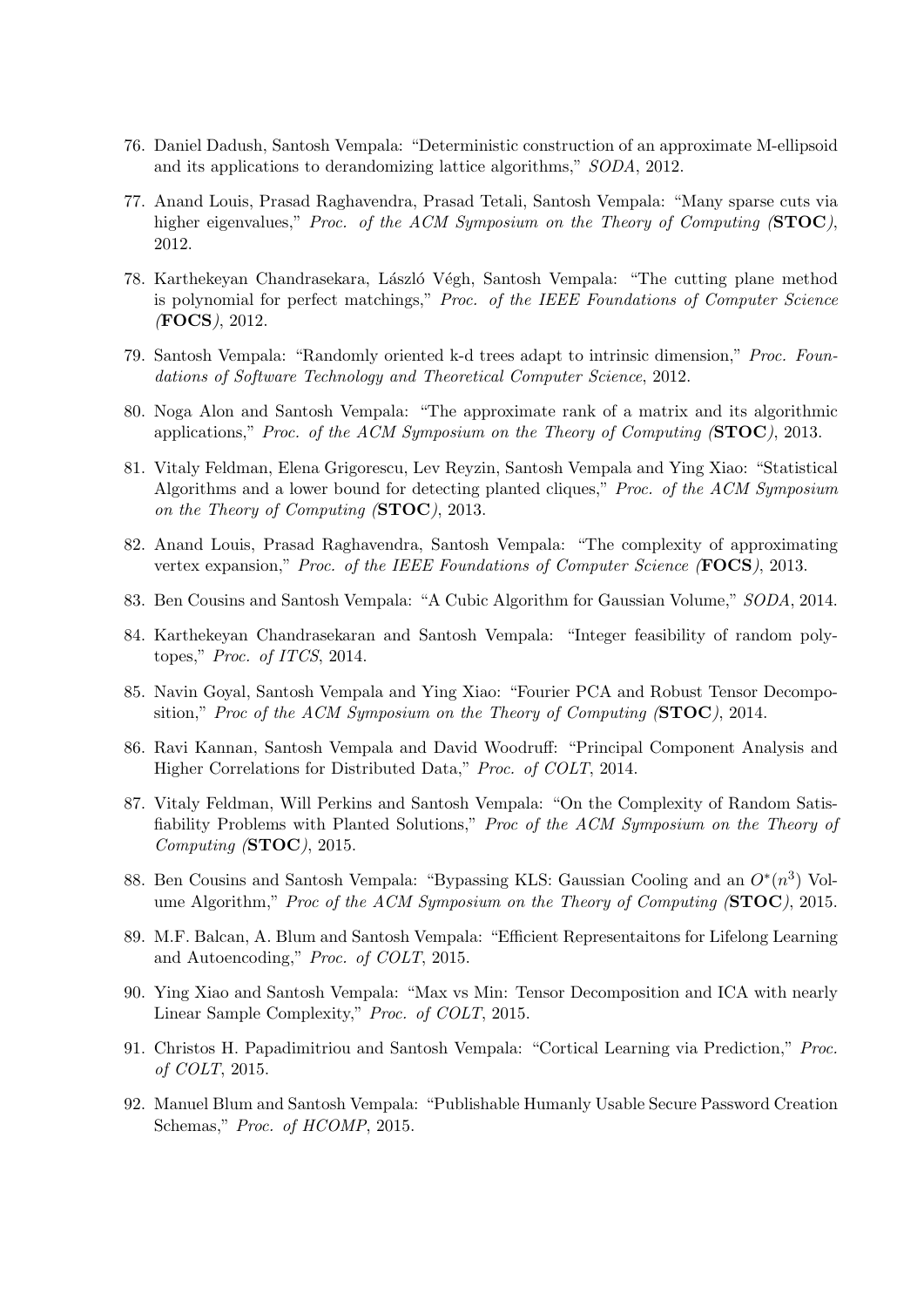- 93. Vitaly Feldman, Will Perkins and Santosh Vempala: "Subsampled Power Iteration: A Unified Algorithm for Block Models and Planted CSP's," Proc. of NIPS, 2015.
- 94. Santosh Vempala, Naomi Chopra, Aishwarya Rajagopal, John Nkengasong, Sidney Akuro: "C4G BLIS: Health Care Delivery via Iterative Collaborative Design in Resource-constrained Settings," Proc. of ICTD, 2016.
- 95. Christos H. Papadimitriou, Samantha Petti, Santosh Vempala: "Cortical Computation via Iterative Constructions," Proc. of COLT, 2016.
- 96. Anand Louis, Santosh Vempala: "Accelerated Newton Iteration for Roots of Black Box Polynomials," Proc. of **FOCS**, 2016.
- 97. Kevin A. Lai, Anup B. Rao, Santosh Vempala: "Agnostic Estimation of Mean and Covariance," Proc. of FOCS, 2016.
- 98. Vitaly Feldman, Cristobal Guzman, Santosh Vempala: "Statistical Query Algorithms for Stochastic Convex Optimization," Proc. of SODA, 2017.
- 99. Santosh Vempala and David Woodruff: "Adaptive Matrix Vector Product," Proc. of SODA, 2017.
- 100. Yin Tat Lee and Santosh Vempala: "Geodesic Walks in Polytopes," Proc. of STOC, 2017.
- 101. Ravi Kannan and Santosh Vempala: "The Hidden Hubs Problem," Proc. of COLT, 2017.
- 102. Yin Tat Lee and Santosh Vempala: "Eldan's Stochastic Localization and the KLS Hyperplane Conjecture: An Improved Lower Bound for Expansion," Proc. of FOCS, 2017.
- 103. Le Song, Santosh Vempala, John Wilmes, Bo Xie: "On the Complexity of Learning Neural Networks," *Proc. of NIPS*, 2017 (spotlight).
- 104. Robert A. Legenstein, Wolfgang Maass, Christos H. Papadimitriou, Santosh Srinivas Vempala: "Long Term Memory and the Densest K-Subgraph Problem," Proc. of ITCS, 2018.
- 105. Yin Tat Lee, Santosh S. Vempala: "Stochastic localization + Stieltjes barrier = tight bound for log-Sobolev", Proc. of STOC, 2018.
- 106. Yin Tat Lee, Santosh S. Vempala: "Convergence rate of riemannian Hamiltonian Monte Carlo and faster polytope volume computation," Proc. of STOC, 2018.
- 107. Samira Samadi, Santosh Vempala, Adam Tauman Kalai: "Usability of Humanly Computable Passwords," Proc. of HCOMP, 2018.
- 108. Yin Tat Lee, Aaron Sidford, Santosh S. Vempala: "Efficient Convex Optimization with Membership Oracles," Proc. of COLT, 2018.
- 109. Nima Anari, Constantinos Daskalakis, Wolfgang Maass, Christos H. Papadimitriou, Amin Saberi, Santosh Vempala: "Smoothed Analysis of Discrete Tensor Decomposition and Assemblies of Neurons," Proc. of NeurIPS, 2018.
- 110. Samira Samadi, Uthaipon Tao Tantipongpipat, Jamie H. Morgenstern, Mohit Singh, Santosh Vempala: "The Price of Fair PCA: One Extra dimension," Proc. of NeurIPS, 2018.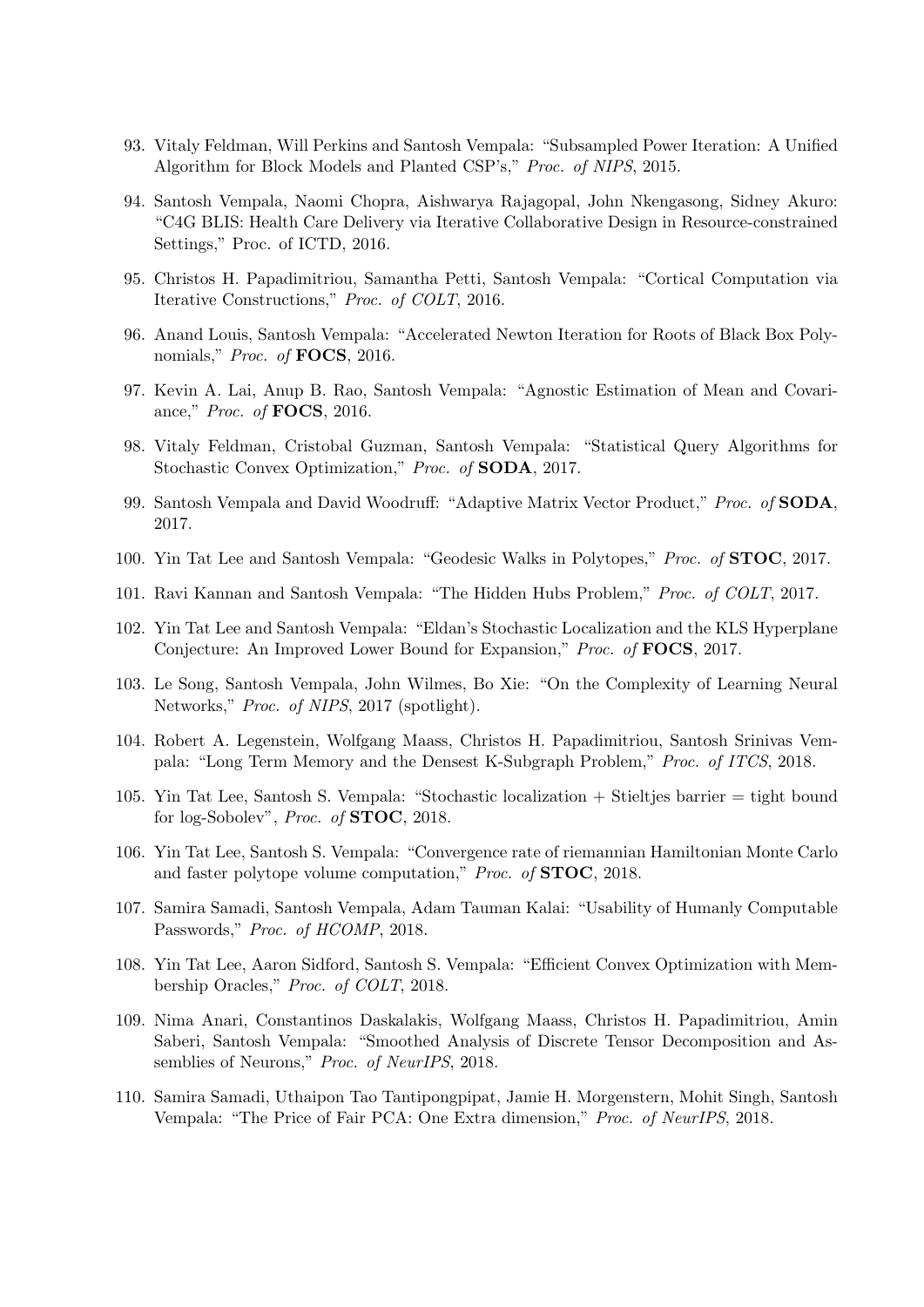- 111. Christos H. Papadimitriou, Santosh S. Vempala: "Random Projection in the Brain and Computation with Assemblies of Neurons," Proc. of ITCS, 2019.
- 112. Santosh Vempala and John Wilmes: "Gradient Descent for One-Hidden-Layer Neural Networks: Polynomial Convergence and SQ Lower Bounds," Proc. of COLT, 2019.
- 113. Zongchen Chen and Santosh S. Vempala: "Optimal Convergence Rate of Hamiltonian Monte Carlo for Strongly Logconcave Distributions," Proc. of APPROX-RANDOM, 2019.
- 114. Uthaipon Tantipongpipat, Samira Samadi, Mohit Singh, Jamie Morgenstern, and Santosh Vempala: "Multi-Criteria Dimensionality Reduction with Applications to Fairness", Proc. if NeurIPS, 2019 (spotlight).
- 115. Santosh S. Vempala and Andre Wibisono: "Rapid Convergence of the Unadjusted Langevin Algorithm: Isoperimetry Suffices," Proc. of NeurIPS, 2019.
- 116. Jung Wook Park, Aditi Shah, Rosa I. Arriaga, Santosh S. Vempala: Redesigning a Basic Laboratory Information System for the Global South. ITU Kaleidoscope, 2019. (Best Paper)
- 117. Santosh S. Vempala, Ruosong Wang and David P. Woodruff: "The Communication Complexity of Optimization," Proc. of SODA, 2020.
- 118. Aditi Laddha, Yin Tat Lee and Santosh Vempala: "Strong Self-Concordance and Sampling," Proc. of STOC, 2020.
- 119. Richard Peng and Santosh Vempala: "Solving Sparse Linear Systems Faster than Matrix Multiplication," Proc. of SODA, 2021. (Best Paper)
- 120. Mehrdad Ghadiri, Samira Samadi and Santosh Vempala: "Socially Fair k-Means Clustering," Proc. of FAccT, 2021.
- 121. He Jia, Aditi Laddha, Yin Tat Lee and Santosh Vempala: "Reducing Isotropy and Volume to KLS: An  $O^*(n^3\psi^2)$  Volume Algorithm," Proc. of STOC, 2021.
- 122. Aditi Laddha and Santosh Vempala: "Convergence of Gibbs Sampling: Coordinate Hit-and-Run Mixes Fast," Proc. of SoCG, 2021. (Invited to special issue).

#### Invited Keynotes and Tutorials

On clusterings — good, bad and spectral PACT Theory day, Mar 2001.

Set-pair formulations for network design Summer School, Integer Programming and Combinatorial Optimization (IPCO), May 2002.

Random walks and geometric algorithms Mexican Mathematical Congress, Mexico, Oct 2002.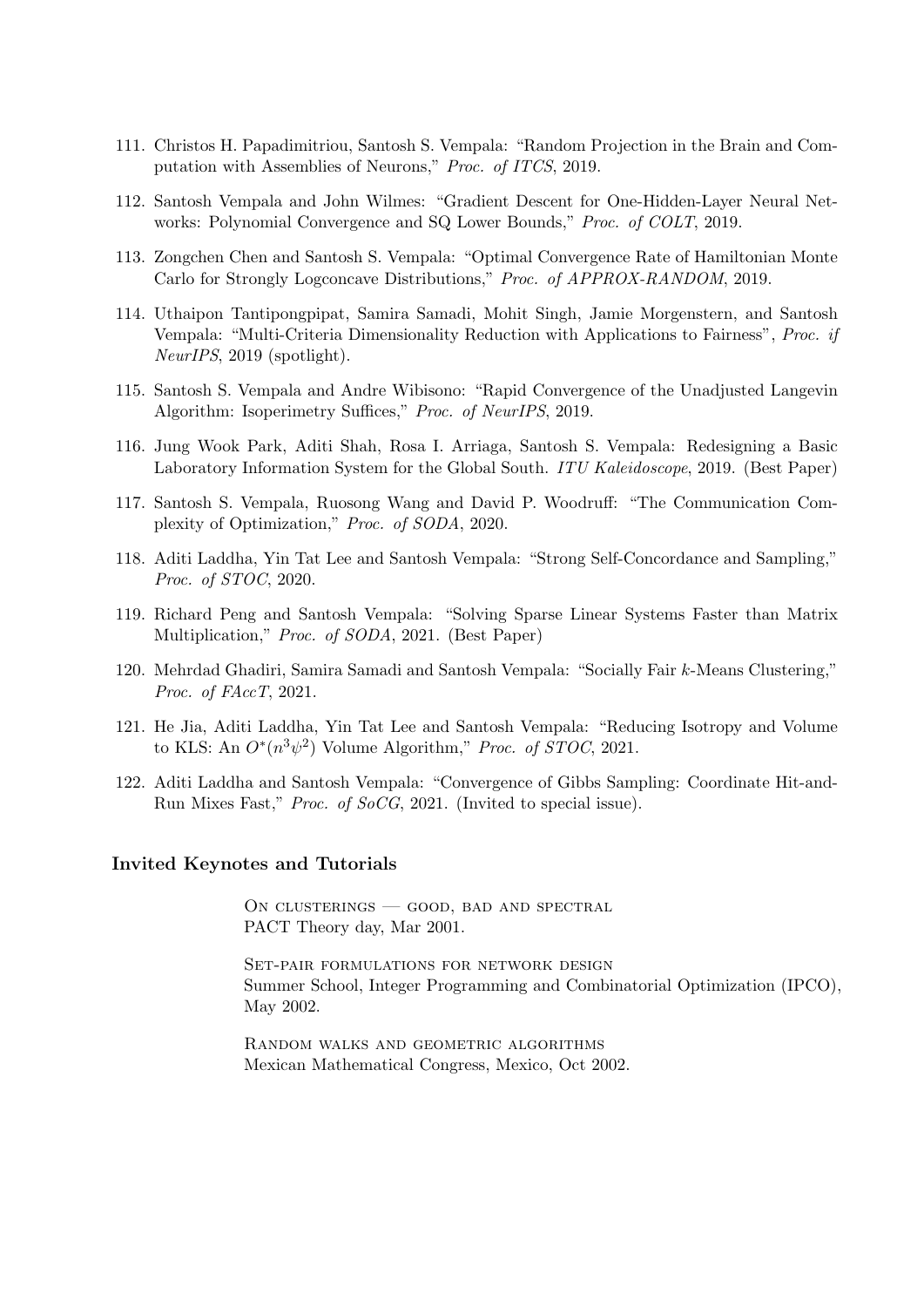Lectures on Algorithmic Geometry Andhra University, India, Aug 2005. AIM workshop on Algorithmic Convex Geometry, Palo Alto, Nov 2007. Summer school on Fourier analytic and probabilistic methods in geometric functional analysis and convexity, Kent State, Aug 2008.

Spectral algorithms and representations Distinguished Lecturer Series, Computer Science Dept., UCSD, Oct 2005. Keynote address, Encuentro Internacional de la Computacion, Mexico, Sep 2006.

Spectral Algorithms for Learning and Clustering Plenary speaker, Conference on Learning Theory, San Diego, May 2007. Plenary Speaker, First India Theory day, MSR Bangalore, Dec 2007. Tutorial, New Algorithmic Paradigms in Optimization, Zurich, June 2008. ACM SIGCOMM Tutorial, Seattle, Aug 2008.

Computing for Global Health Plenary speaker, World AIDS Day, CDC, Dec 2008.

SPECTRAL ALGORITHMS MINI-COURSE EPFL, Lausanne, June 2010.

Effective Principal Component Analysis Kyoto prize satellite workshop, Tokyo, Nov 2010. International Conference on Similarity Search and Applications, Toronto, Aug 2012.

Recent Progress and Open Problems in Algorithmic Convex Geome-**TRV** 

Plenary lecture, FSTTCS, Chennai, Dec 2010.

THE ALGORITHMIC FRONTIER OF CONVEX GEOMETRY Algorithmic Frontiers workshop, EPFL, June 2012.

ON THE COMPLEXITY OF INTEGER PROGRAMMING Plenary lecture, Mathematical Optimization: Theory and Applications, Lehigh, Aug 2012.

High-dimensional Sampling Algorithms Machine Learning Summer School, Kyoto, Sep 2012.

Algoritmos Espectrales y sus Aplicaciones Escuela Regional de Tecnologias de la Informacion y Comunicacion (ERTIC), Asuncion, Paraguay, Sep 2012.

ON THE COMPLEXITY OF DETECTING PLANTED CLIQUES AND OTHER LATENT **STRUCTURES** Discrete Math day, WPI, April 2013.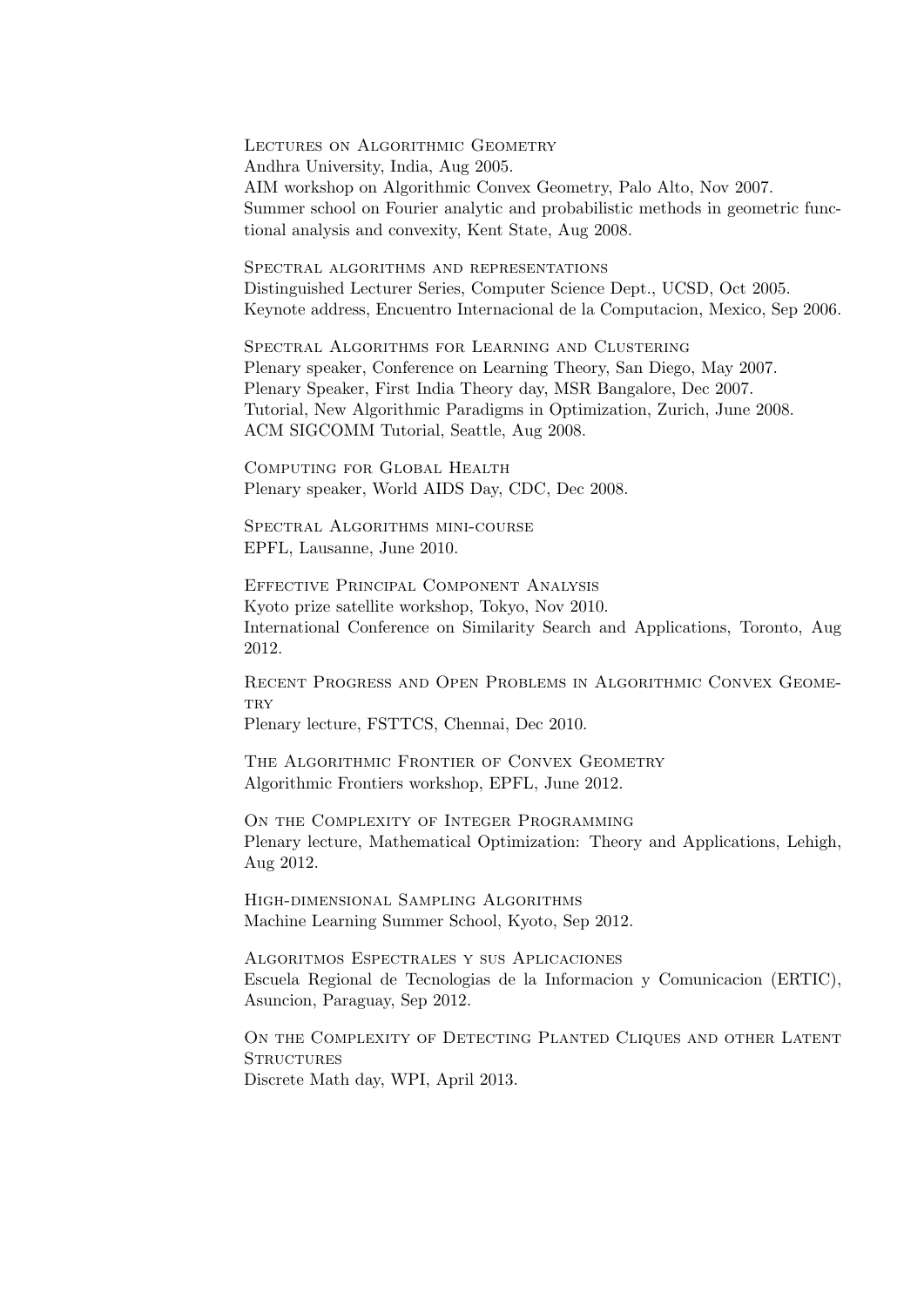High-dimensional Sampling Algorithms and their Applications Keynote speaker, International Conference on Machine Learning (ICML), June 2013.

Plenary speaker, APPROX-RANDOM, August 2013.

On the Complexity of Graph and Hypergraph Expansion Problems Plenary speaker, SIAM Biennial conference on Discrete Mathematics, June 2014.

Algorithmic Aspects of Convexity Winter course (10 hours), Institute Henri Poincare, Paris, Jan 2015.

ON THE COMPLEXITY OF UNSUPERVISED LEARNING Tutorial, Indo-US Symposium on Learning, Algorithms and Complexity, Jan 2015.

Gaussian Cooling and Randomized Volume Computation Plenary lecture, Simons collaboration on Geometry and Algorithms, May 2015.

ON THE COMPLEXITY OF DETECTING PLANTED SOLUTIONS RSA FriezeFest, July 2015.

Human Computation and the Zen of Passwords SCS Distinguished lecture, CMU, Feb 2016.

The Interplay of Sampling and Optimization in High Dimension Joint STOC/SoCG keynote, June 2016.

BRAIN COMPUTATION: A CS PERSPECTIVE Simons-NCBS workshop on the interface of Biology and Theoretical Computer Science, Dec 2016.

CÁLCULO DEL VOLUMEN AN DIMENSIÓN ALTA Course at the Valparaiso Summer School on Discrete Math, Jan 2017.

Unsupervised Learning Tutorial, Simons semester on Brain and Computation, Jan 2018.

THE COMPLEXITY OF TRAINING A NEURAL NETWORK Distinguished Lecture, IISc, Bangalore, Feb 2018.

THE KLS CONJECTURE Harvard-MIT conference on Current Developments in Mathematics, Nov 2017. Buidling Bridges II, László Lovász's 70th birthday conference, July 2018.

High-dimensional Geometry and Concentration Tutorial, Simons semester on Foundations of Data Science, Aug 2018.

CONTINUOUS ALGORITHMS Plenary lecture. FSTTCS, Ahmedabad, Dec 2018.

How to Model Very Large Graphs Simons Centre for the Study of Living Machines, Bangalore, Feb 2018.